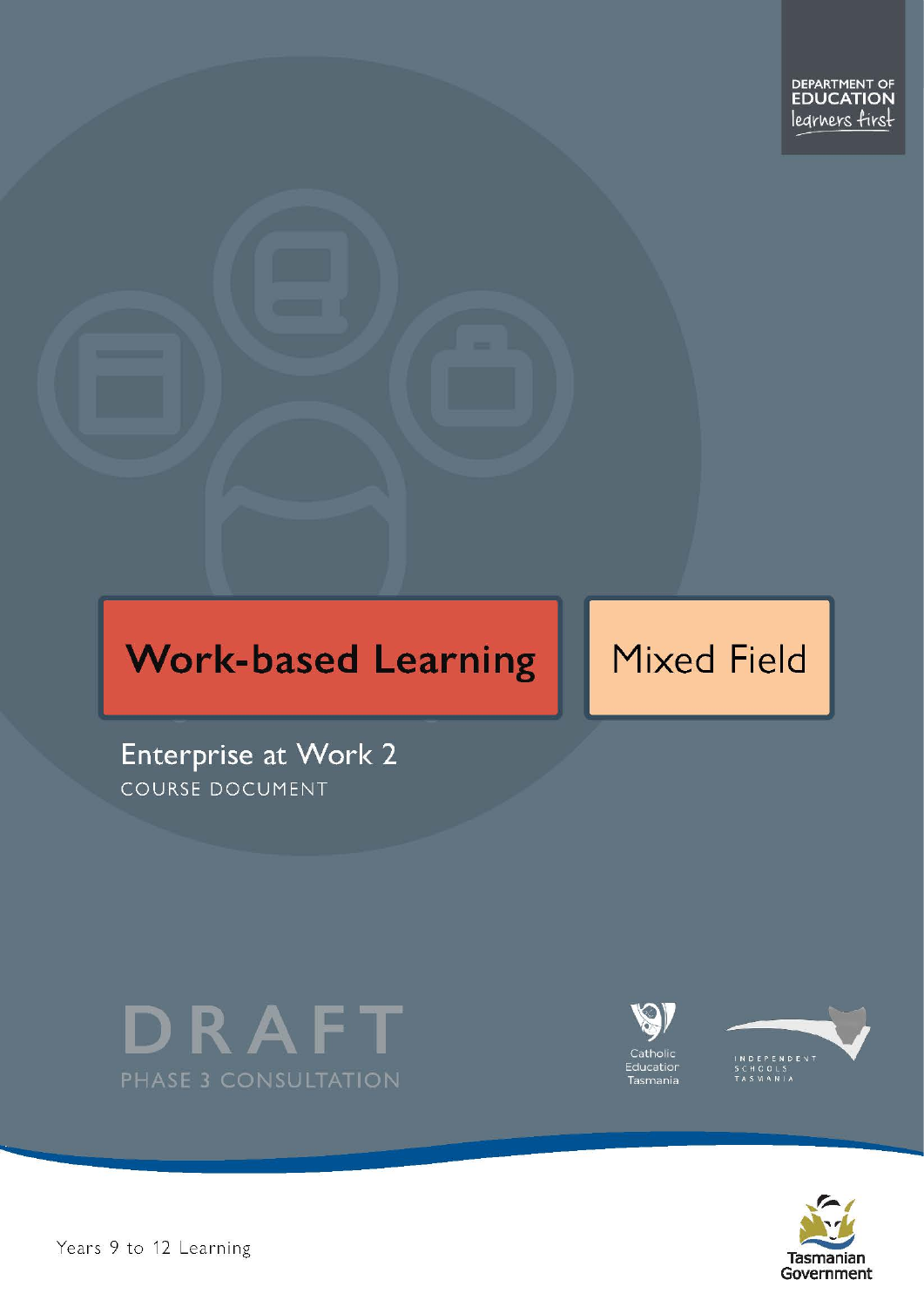# Table of Contents

Phase 3 Consultation Draft Published: March 2021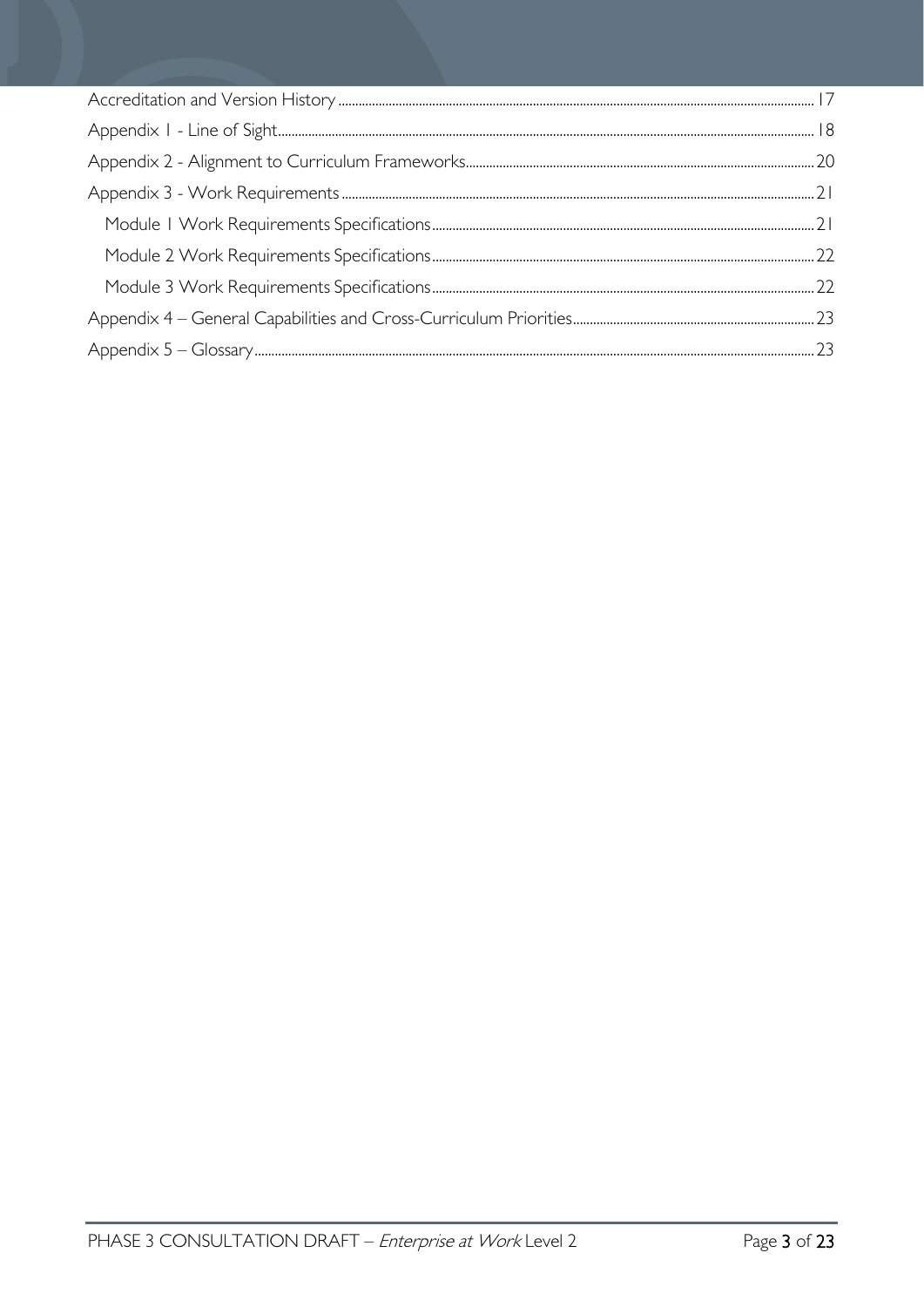### <span id="page-3-0"></span>Enterprise at Work, 150 hours – Level 2

This course is the Level 2 component of the Enterprise at Work program.

### <span id="page-3-1"></span>Aims

The purpose of Years 9 to 12 [Education](https://publicdocumentcentre.education.tas.gov.au/library/Shared%20Documents/Years-9-to-12-Education-Framework.pdf) is to enable all students to achieve their potential through Years 9 to 12 and beyond in further study, training or employment.

Years 9 to 12 Education enables: Personal Empowerment, Cultural Transmission, Preparation for Citizenship and Preparation for Work.

This course supports the principles of Access, Agency, Excellence, Balance, Support and Achievement as part of a range of programs that enables students to access a diverse and highly flexible range of learning opportunities suited to their level of readiness, interests and aspirations.

Courses aligned to the Years 9 to 12 Curriculum [Framework](https://publicdocumentcentre.education.tas.gov.au/library/Shared%20Documents/Education%209-12%20Frameworks%20A3%20WEB%20POSTER.pdf) belong to one of the five focus areas of Discipline-based Study, Transdisciplinary Projects, Professional Studies, Work-based Learning and Personal Futures.

Enterprise at Work Level 2 is a Work-based Learning course.

## <span id="page-3-2"></span>Focus Area – Work-based Learning

Work-based Learning enables students to acquire workplace skills either through a TASC accredited course or through nationally recognised training within an industry developed Training Package. Inclusion of Work-based Learning as a focus area is a response to a range of contemporary research findings that highlight the value of work-based learning. Work-based learning, when connected to quality curriculum, equips young people to navigate the changing nature of work, successfully transition to post-school options, and thrive in a complex and changing world.

Work-based Learning courses have three key features that guide teaching and learning:

- prepare for workplace learning
- undertake workplace learning
- reflect and exhibit/present



Figure 1: Core skills for work in context (source[: https://www.dese.gov.au/uncategorised/resources/core-skills-work-developmental](https://www.dese.gov.au/uncategorised/resources/core-skills-work-developmental-framework)[framework\)](https://www.dese.gov.au/uncategorised/resources/core-skills-work-developmental-framework)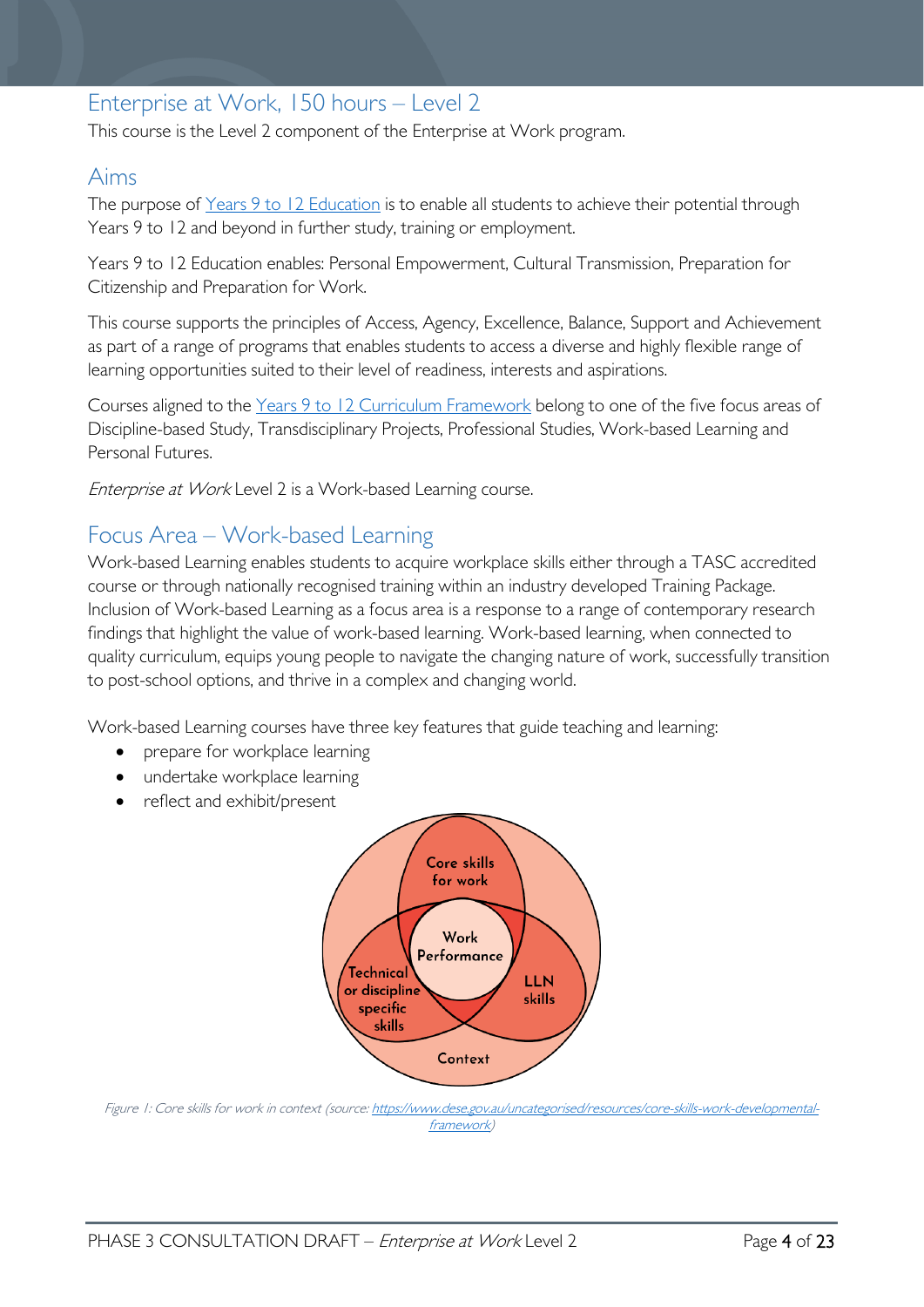In this course learners will do this by:

- undertaking a version of the three-part process of prepare, undertake and reflect/exhibit in relation to actual or simulated workplace learning experiences in each module
- developing an understanding of their personal entrepreneurial strengths and preferences, and how these can be developed
- undertaking a range of enterprise-related activities with gradual release of responsibility.

# <span id="page-4-0"></span>Rationale

According to The Foundation for Young Australians (FYA) New Work Order research (FYA, 20[1](#page-4-3)8)<sup>1</sup>, enterprise skills are transferable skills that enable young people to engage with a complex world and navigate the challenges they will inherit. Enterprise skills are not just for entrepreneurs, they are skills that are required in many jobs. They have been found to be a powerful predictor of long-term job success. The terms used to describe these skills vary across different contexts: sometimes called generic, soft, or 21st century skills. The nature of work is rapidly changing. Enterprising mindset and entrepreneurial behaviours have been identified as important characteristics for long term job success. Research has identified that there is a strong correlation between family background and enterprise skills (Education Development Trust, UK, 2020)<sup>2</sup>. Enterprise at Work Level 2 provides a way for all learners to develop an enterprising mindset and entrepreneurial behaviours, embedded in digital ways of working, which will support them to be confident and creative individuals, able to adapt to their circumstances and succeed in life.

# <span id="page-4-1"></span>Integration of General Capabilities and Cross-Curriculum Priorities

The general capabilities addressed specifically in this course are:

- Critical and creative thinking  $\epsilon$
- Ethical understanding  $\div$
- Information and communication technology capability  $\cdot \star$
- Intercultural understanding  $\frac{c_3}{ }$
- Literacy  $\blacksquare$
- Numeracy
- Personal and social capability  $\ddot{\ddot{}}$

The cross-curriculum priorities are enabled through this course are:

- Aboriginal and Torres Strait Islander Histories and Cultures  $\mathcal$
- Asia and Australia's Engagement with Asia AA
- Sustainability  $\triangleleft$

# <span id="page-4-2"></span>Course Description

Enterprise at Work Level 2 is a practical course that connects learners to existing or new enterprises as they learn what it means to be an enterprising person. They will discover their strengths, develop

<span id="page-4-3"></span><sup>&</sup>lt;sup>1</sup> The New Work Order - Report Series 2018, Foundation for Young Australians, viewed 18 March 2021[, https://www.fya.org.au/wp](https://www.fya.org.au/wp-content/uploads/2017/07/NWO_ReportSeriesSummary-1.pdf)[content/uploads/2017/07/NWO\\_ReportSeriesSummary-1.pdf](https://www.fya.org.au/wp-content/uploads/2017/07/NWO_ReportSeriesSummary-1.pdf) 

<span id="page-4-4"></span><sup>&</sup>lt;sup>2</sup> Hughes, D, Smith, G 2020, Youth transitions: creating pathways to success, Education Development Trust, UK, viewed 18 March 2021, <https://www.educationdevelopmenttrust.com/our-research-and-insights/research/youth-transitions-creating-pathways-to-success>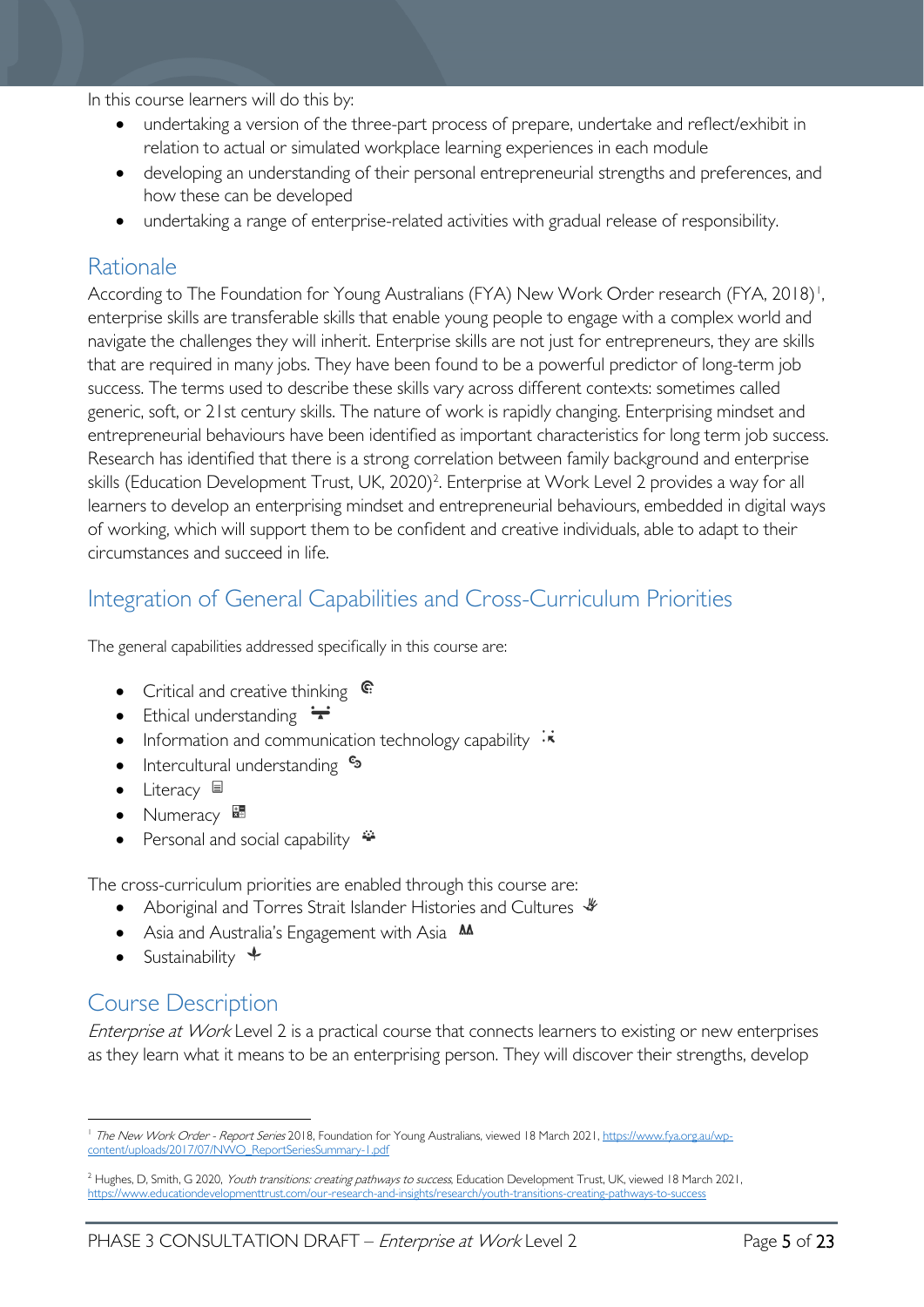targeted transferrable skills and gain insight into future job clusters, including options for selfemployment.

Students will take active roles, as part of a team, in one or more enterprise projects related to events, products, services or social enterprises. This will prepare them to undertake an individual or collaborative enterprise project related to their interests and ideas.

With mentor support, learners will develop the creativity, problem-solving and collaboration skills that are critical to the founding of new enterprises and also for individuals to work in, work for and work with these enterprises.

Studying *Enterprise at Work* Level 2 may also enrich the lives of learners and contribute to a resilient and interconnected society in which people not only survive but thrive.

### <span id="page-5-0"></span>**Pathways**

Enterprise at Work Level 2 enables learning continuity:

- pathway in from Years 9/10 Australian Curriculum Work Studies
- pathways out to *Business Studies Level 3* or *Enterprise at Work Level 3* which is likely to be based on the University Connections Program Enterprise U.

# <span id="page-5-1"></span>Course Requirements

Access considerations

- there are no pre-requisites for this course, but Australian Curriculum Work Studies may be an advantage
- while not a requirement, the course is ideally delivered to a group
- access to businesses, workplaces and a mentor.

Resources

- access to internet connected devices and a range of relevant software and/or apps
- specific resources may be required to undertake individual or collaborative projects as determined by the learner.

# <span id="page-5-2"></span>Course Structure, Delivery and Progression

#### <span id="page-5-3"></span>**Structure**

This course consists of three 50-hour modules.

Modules available Core Module 1: The enterprising person Core Module 2: The enterprising experience – guided team project Core Module 3: Collaborative or individual enterprise project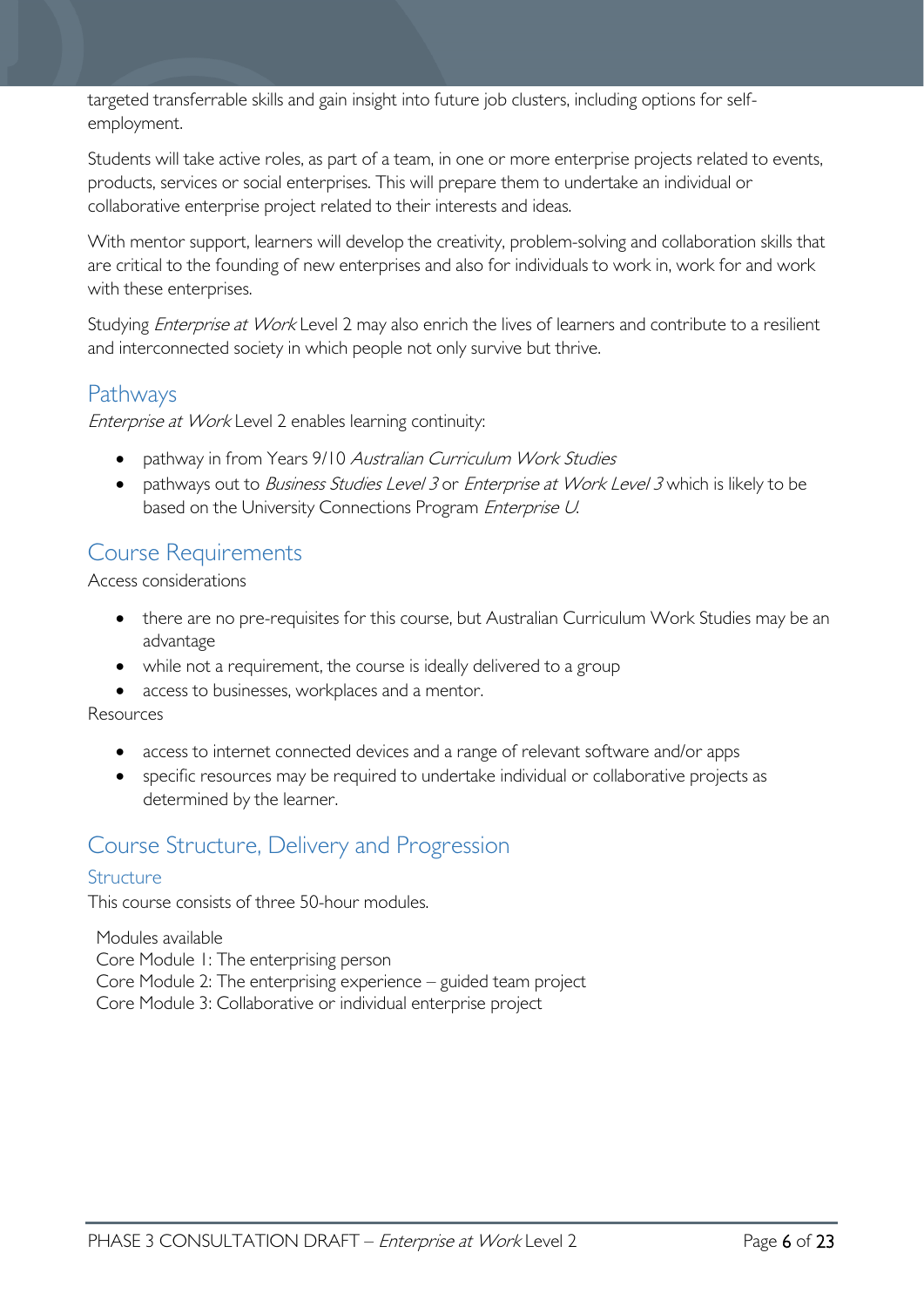

#### <span id="page-6-0"></span>**Delivery**

The three modules should be delivered in order 1, 2, 3.

#### <span id="page-6-1"></span>Developmental Progression

At both the module and course level the learner is introduced to and builds upon key ideas, concepts, skills, knowledge and understanding leading to performance of understanding reflected in the work requirements.

Individual modules have a developmental progression that introduces, builds upon and culminates in a performance of understanding in the work requirements. Between modules there is also a developmental progression that leads to a culminating performance of understanding in the final work requirements.

### <span id="page-6-2"></span>Module 1 - The enterprising person

In this Module learners will investigate case studies and engage with the world of work to learn about the enterprise skills, sometimes known as employability skills, desirable for all forms of current and emerging work. They will gain an understanding of their own enterprise strengths and how to develop specific enterprise skills. Initially, learners may be guided through structured processes to develop their understanding of underlying problems or needs and begin to propose and test hypotheses relating to the customer, problem and solution.

#### <span id="page-6-3"></span>Module 1 Learning Outcomes

On successful completion of this module, learners will be able to:

- 1. identify and solve issues relevant to an enterprise project
- 2. use digital and other technologies to communicate with others, create solutions and conduct research
- 3. develop and deliver a presentation on an enterprise project, using appropriate digital and other technologies
- 4. identify and describe enterprise skills.

#### <span id="page-6-4"></span>Module 1 Content

#### Prepare for workplace learning

Learners will be introduced to the idea of entrepreneurship; what enterprise skills are and why they are important for future career success whether an individual is starting, operating or working in an enterprise. Learners audit their own enterprise skills, identify skills gaps and set a goal and action plan to improve targeted skills. Learners develop an initial Enterprise Skills Profile.

#### Undertake workplace learning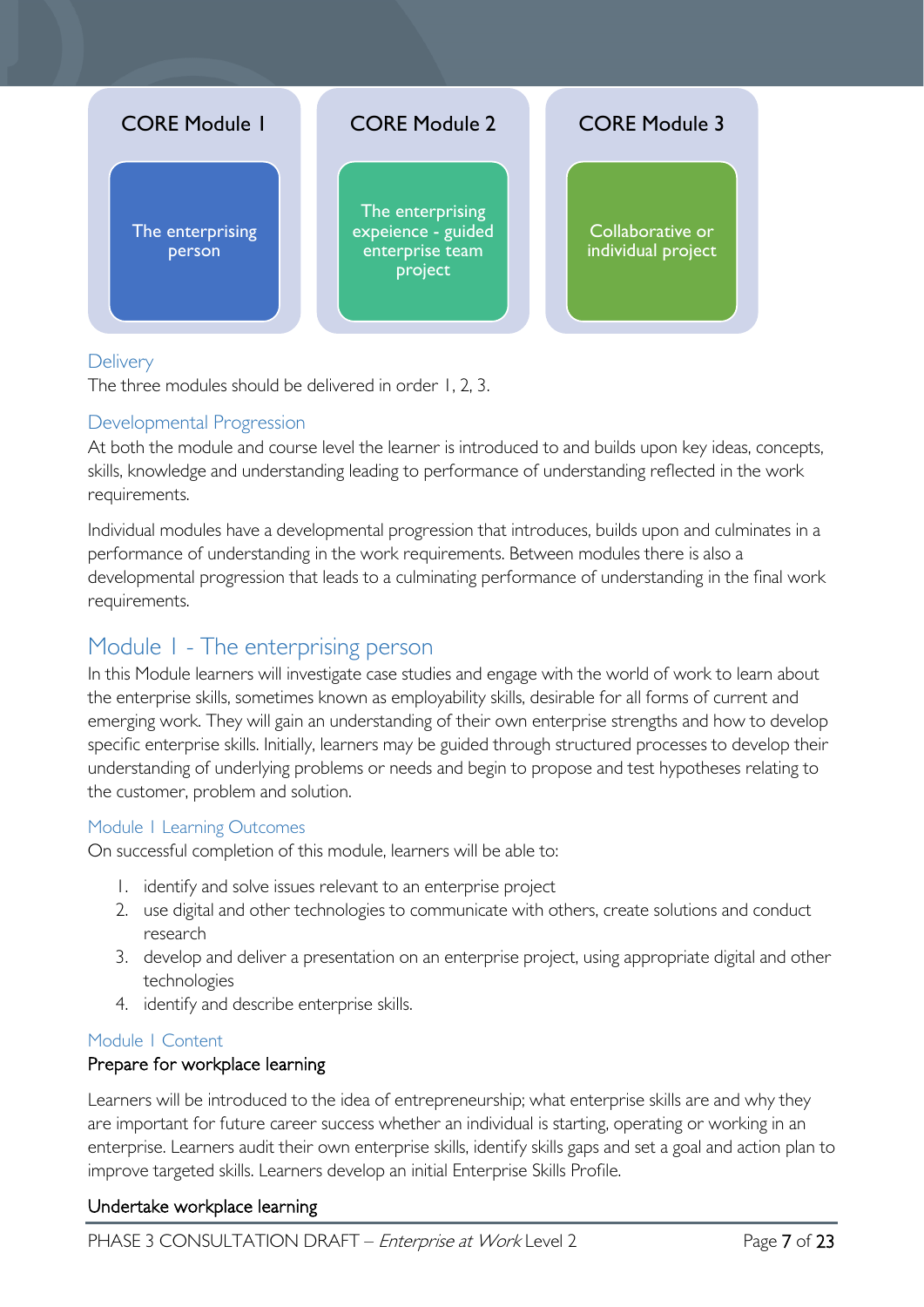Learners will be exposed to a variety of case studies, personal stories, in-person or virtual guest speakers and workplace visits to enable them to authentically develop foundational concepts, terminology and contemporary ideas related to entrepreneurship. They will engage in research and practical activities to develop their knowledge and understanding including a case study of a Tasmanian or interstate business.

### Reflect and Exhibit/Present

Throughout the module, learners will monitor their progress towards their goals and update their Enterprise Skills Profile at least once. They will present their case study findings using digital and other technologies.

Key knowledge:

- enterprise skills and how are they different to technical skills
- reasons why enterprise skills are important for all future jobs
- job clusters of the future and the enterprise skills they most require (referencing research such as FYA's New Work Order series)
- the benefits of recording working life, education and learnings, and ways to go about this
- concept of key business functions such as business planning, production schedules, inputs and outputs, budgeting, marketing, tools and strategies for monitoring production, quality control, market research, competition analysis, supply and demand, workplace health and safety
- forms of business ownership available in Australia and their basic legal requirements.

#### Key skills:

- setting goals and making action plans for improving targeted skills
- identifying opportunities for developing enterprising skills in and out of the school setting
- what it means to work in a digital world:
	- o selecting and using ICT software and apps for productivity, such as word processors, spreadsheets, presentation software, email and calendar applications, integrated business software
	- o using ICT for research including evaluating and documenting sources
	- o using ICT to access and apply information about legal and ethical compliance requirements
	- o authoring emails, letters and social media posts and other work-related correspondence
	- o having a professional and safe online presence personally and for an enterprise
	- o skills for just in time learning and just in case learning.
- collecting and analysing financial and business information to inform the process of developing a case study.

#### <span id="page-7-0"></span>Module 1 Work Requirements

The work requirements of a course are processes, products or performances that provide a significant demonstration of achievement that is measurable against the course's standards. Work requirements need not be the sole form of assessment for a module.

The work requirements for this module include:

• one (1) folio (Personal Enterprise Skills Profile)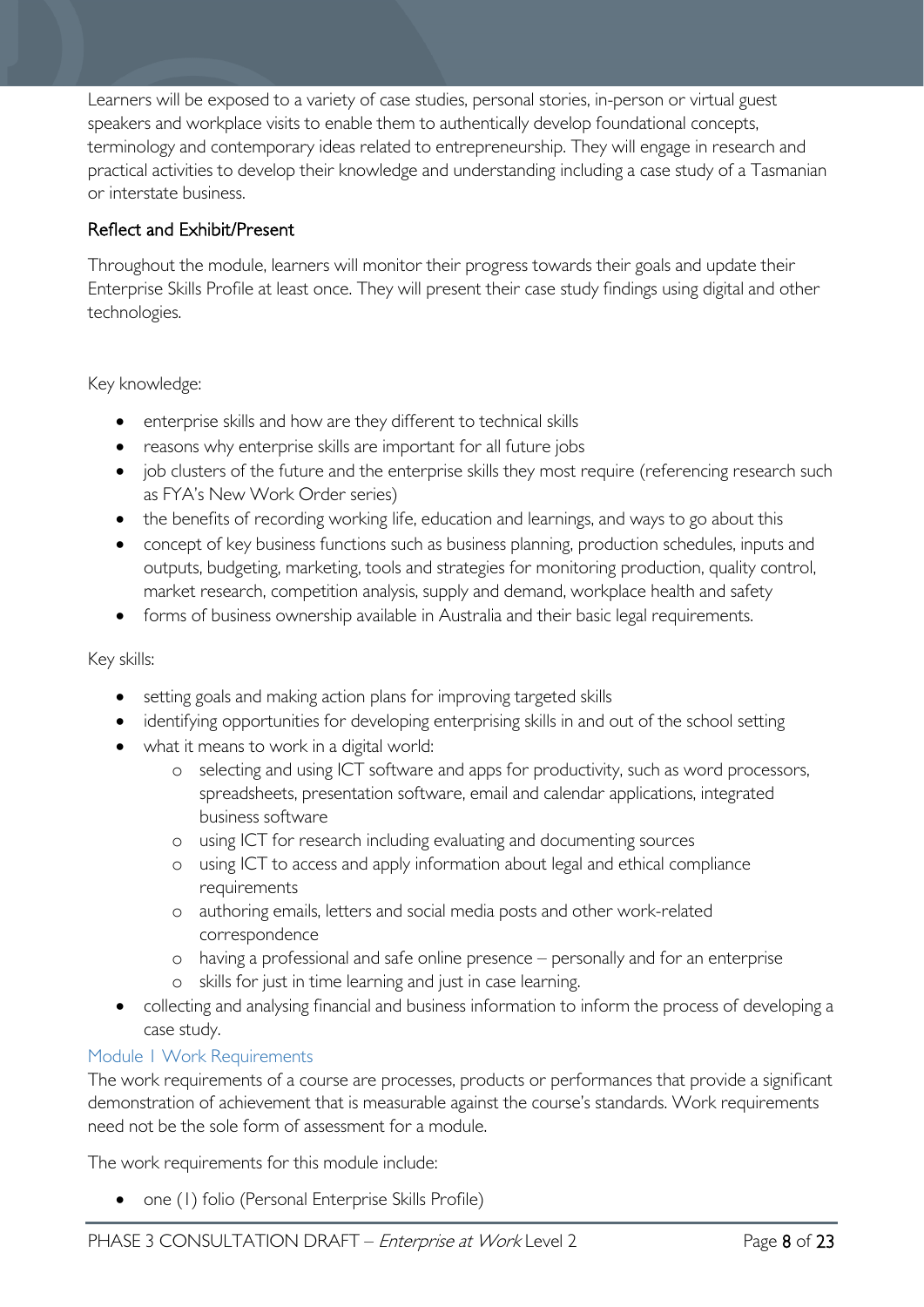• one (1) investigation (Industry Case Study).

See Appendix 3 for summary of Work Requirement specifications for this course.

#### <span id="page-8-0"></span>Module 1 Assessment

This module will assess criteria 1, 2, 3, 4.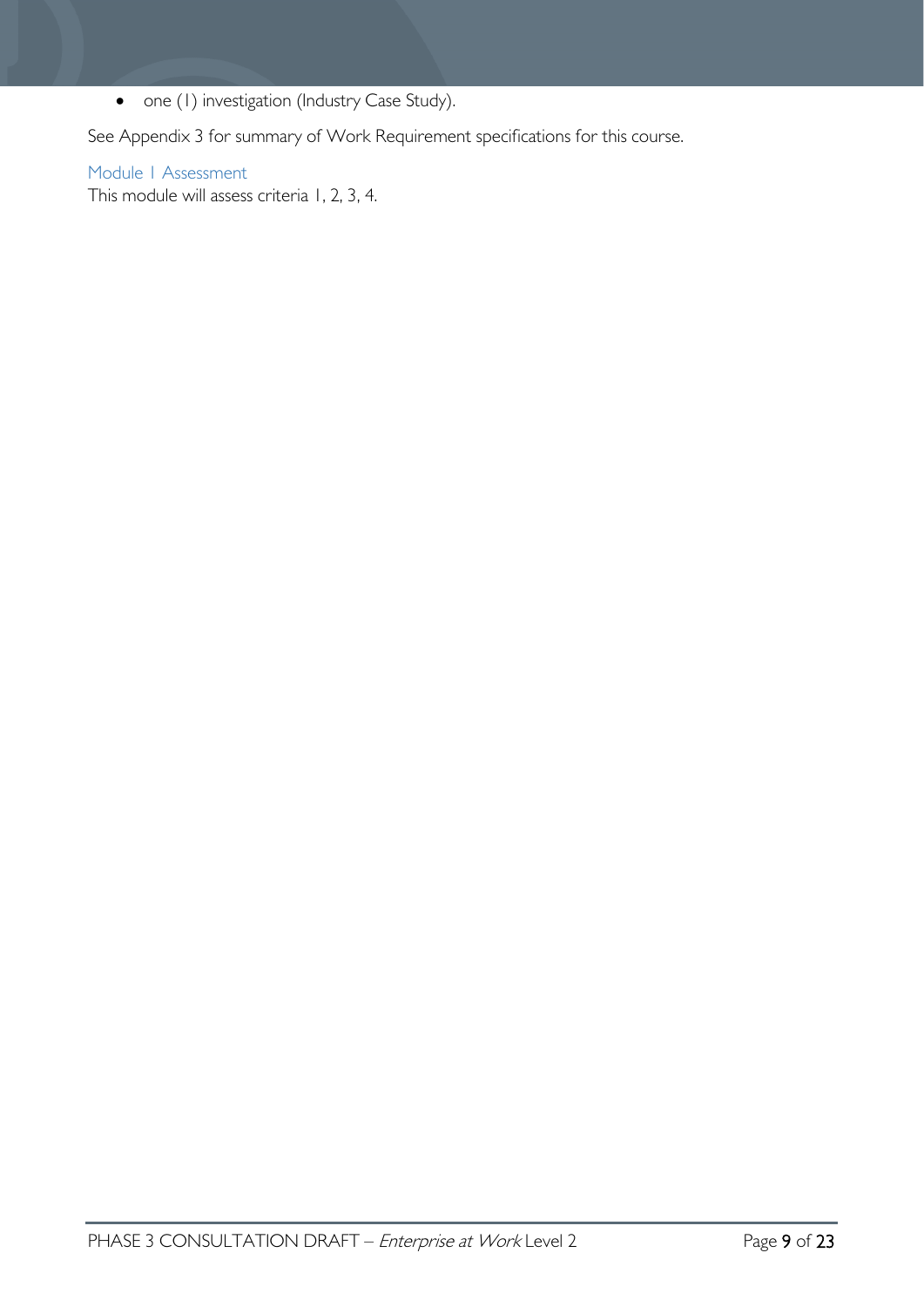## <span id="page-9-0"></span>Module 2 - The enterprising experience – guided team project

Learners will participate, as part of a team, to develop an enterprise project such as planning and organising an event, or developing a product, service or social enterprise. They will be guided to take on roles to apply and develop their enterprise skills. As a class or individually they will spend time in workplaces to access related businesses and the expertise of mentors.

Where students have established their own business, this may form the focus of study in this module.

#### <span id="page-9-1"></span>Module 2 Learning Outcomes

On successful completion of this module, learners will be able to:

- 1. identify and solve issues relevant to an enterprise project
- 2. use digital technologies to communicate with others, create solutions and conduct research
- 3. develop and deliver a presentation on an enterprise project, using appropriate digital and other technologies
- 5. research, plan, undertake and review an enterprise project as part of a team.

#### <span id="page-9-2"></span>Module 2 Content

Learners develop and apply their skills in finding and solving problems that matter to customers and stakeholders by proposing and testing solutions. As learners gain confidence in the process, they extend their skills to work collaboratively to find and solve problems themselves. Learners will, as part of a team and with guidance from the teacher and mentors:

- generate and evaluate ideas for an enterprise
- analyse the resources required for the enterprise (human, physical and financial); sources of funding; determination of a fair price
- create an appropriate advertising and promotional plan for the enterprise
- demonstrate enterprising skills by participating in the planning and execution of the enterprise.

#### Key knowledge:

- key elements of project management
- methods of collecting information to identify potential opportunities within the school or community
- problem analysis tools such as idea validation tools
- exploration and use of freely available enterprise planning tools such as Business Model Canvas
- exploration and use of decision-making tools e.g., to select the best idea by applying criteria (e.g., potential dates for an event taking into account competing events, financial feasibility)
- legal, ethical, sustainable and socially responsible practices relevant to the enterprise.

#### Key skills:

- critical and creative thinking strategies to generate ideas and review results
- collection and synthesis of business, customer and other stakeholder information to analyse problems through tools such as root-cause analysis
- collecting and analysing financial and business information to inform the process of proposing, developing and testing solutions.
- development and application of strategies to test and refine proposed solutions, making effective decisions during the process
- proposal, development and testing of alternative revenue models and pricing strategies within the business model.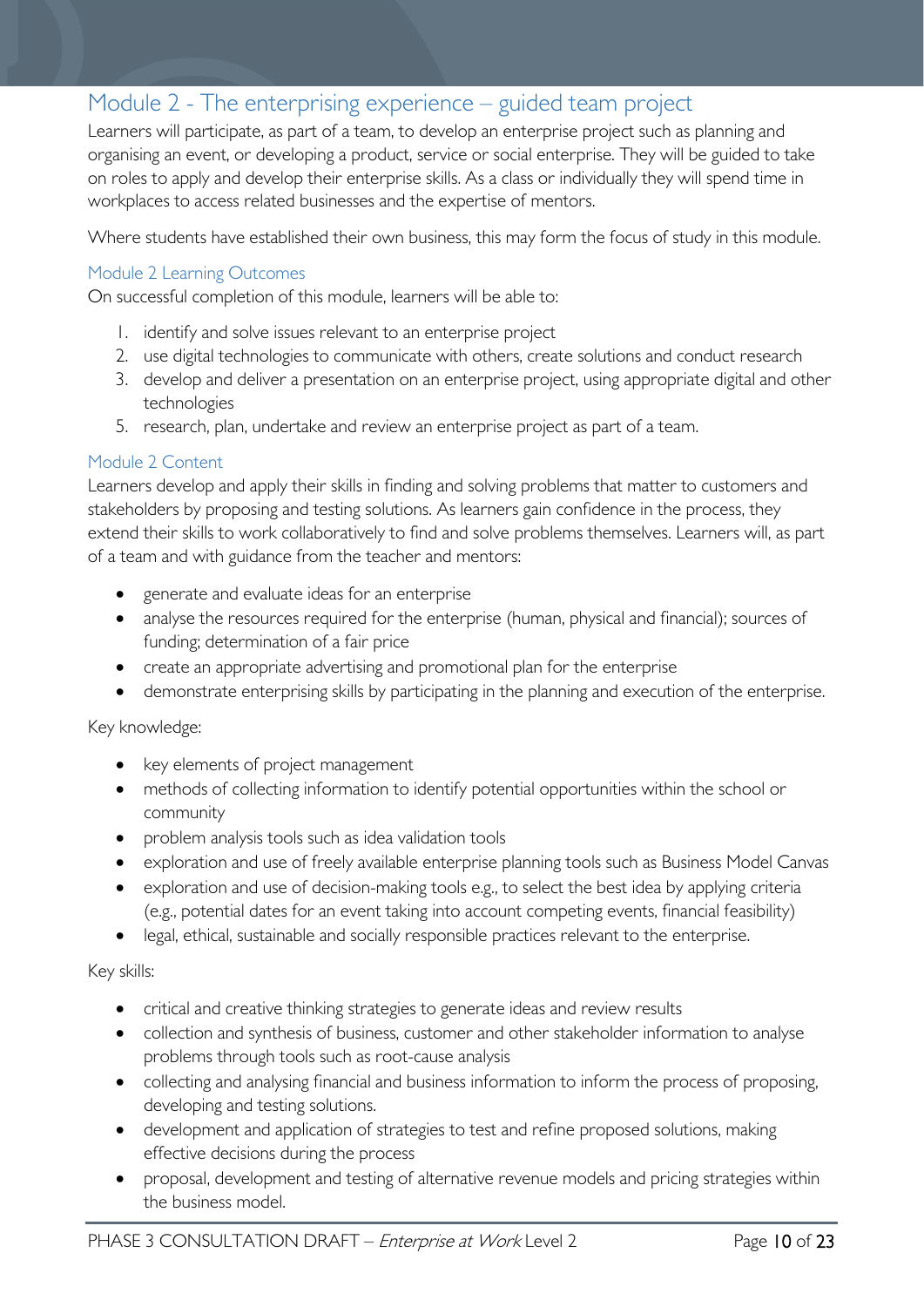### <span id="page-10-0"></span>Module 2 Work Requirements

The work requirements of a course are processes, products or performances that provide a significant demonstration of achievement that is measurable against the course's standards. Work requirements need not be the sole form of assessment for a module.

The work requirements for this module include one (1) folio (Enterprise Experience Folio)

See Appendix 3 for summary of Work Requirement specifications for this course.

#### <span id="page-10-1"></span>Module 2 Assessment

This module will assess criteria 1, 2, 3, 5.

### <span id="page-10-2"></span>Module 3 - Collaborative or individual enterprise project

Learners will apply and extend their learning from Module 2 to plan and execute an enterprise project either individually or in collaboration within a small team. Their enterprise project must contribute to the good of the school, local or global community. It could be an improvement to an existing process, product or service, or something entirely new. They will continue to develop their enterprise skills and be guided by at least one mentor from a related enterprise or business.

#### <span id="page-10-3"></span>Module 3 Learning Outcomes

On successful completion of this module, learners will be able to:

- 1. identify and solve issues relevant to an enterprise project
- 2. use digital technologies to communicate with others, create solutions and conduct research
- 3. develop and deliver a presentation on an enterprise project, using appropriate digital and other technologies
- 6. describe, demonstrate and review project management skills in an enterprise project.

#### <span id="page-10-4"></span>Module 3 Content

Learners will identify an enterprise project such as planning and running an event, developing and marketing a product, service or social enterprise idea. They will further develop and refine their research and learning skills to rapidly respond to the specific challenges that arise in developing their ideas and plans.

#### Key knowledge:

- the nature of an enterprise project e.g. may be challenging, requires effort and initiative and may have risks
- use of templates or canvases to support methods of project management
- exploration and selective use of enterprise tools e.g. templates and canvases that support how new businesses are created in the digital era
- customer-centric ways of working
- ways to access expertise and advice.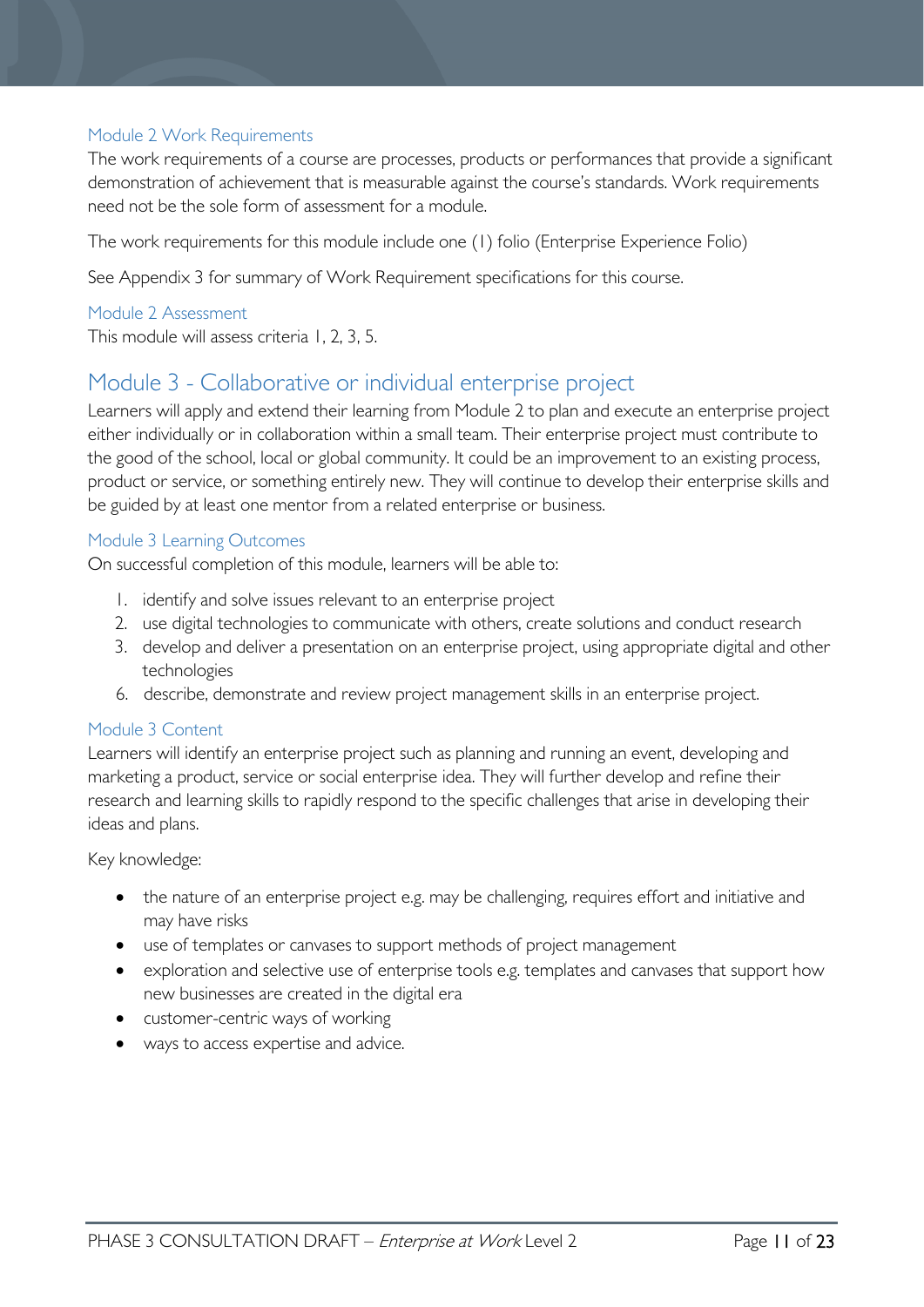#### Key skills:

- project management skills planning, organising, controlling resources, monitoring timelines and activities, and completing a project to achieve a goal that meets identified criteria for judging success
- reflective skills
- resilience.

#### <span id="page-11-0"></span>Module 3 Work Requirements

The work requirements of a course are processes, products or performances that provide a significant demonstration of achievement that is measurable against the course's standards. Work requirements need not be the sole form of assessment for a module.

The work requirements for this module include one (1) folio (Enterprise Project Folio)

See Appendix 3 for summary of Work Requirement specifications for this course.

#### <span id="page-11-1"></span>Module 3 Assessment

This module will assess criteria 1, 2, 3, 6.

### <span id="page-11-2"></span>Assessment

Criterion-based assessment is a form of outcomes assessment that identifies the extent of learner achievement at an appropriate end-point of study. Although assessment – as part of the learning program – is continuous, much of it is formative, and is done to help learners identify what they need to do to attain the maximum benefit from their study of the course. Therefore, assessment for summative reporting to TASC will focus on what both teacher and learner understand to reflect endpoint achievement.

The standard of achievement each learner attains on each criterion is recorded as a rating 'A', 'B', or 'C', according to the outcomes specified in the standards section of the course.

A 't' notation must be used where a learner demonstrates any achievement against a criterion less than the standard specified for the 'C' rating.

A 'z' notation is to be used where a learner provides no evidence of achievement at all.

Internal assessment of all criteria will be made by the provider. Providers will report the learner's rating for each criterion to TASC.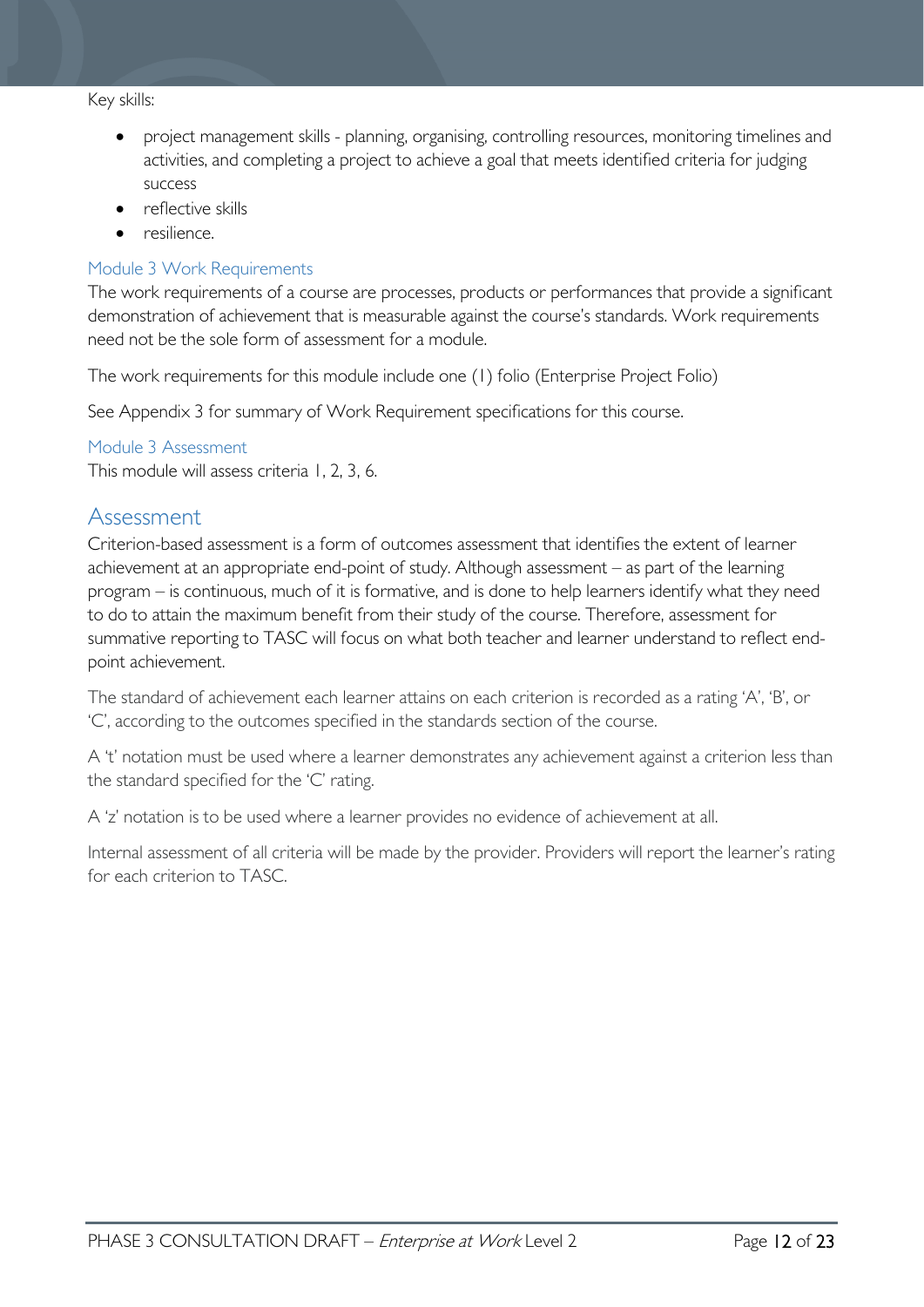<span id="page-12-0"></span>

| ↩ | ÷r. |  |
|---|-----|--|
|   |     |  |

|          | Module I | Module 2 | Module 3 | Notes                                                                |
|----------|----------|----------|----------|----------------------------------------------------------------------|
| Criteria | 1,2,3,4  | 1,2,3,5  | ,2,3,6   | Three common in all modules<br>and one focus criterion per<br>module |

The assessment for *Enterprise at Work* Level 2 will be based on the degree to which the learner can:

- 1. identify and solve issues relevant to an enterprise project
- 2. communicate with others, create solutions and conduct research using digital and other technologies
- 3. develop and deliver a presentation on an enterprise project, using appropriate digital and other technologies
- 4. identify and describe enterprise skills
- 5. research, plan, undertake and review an enterprise project as part of a team
- 6. describe, demonstrate and review project management skills in an enterprise project.

#### <span id="page-12-1"></span>**Standards**

Criterion 1: identify and solve issues relevant to an enterprise project

| Rating C                                                                                                                             | Rating B                                                                                                                                                                                                                                                                                          | Rating A                                                                                                                                                                                                           |
|--------------------------------------------------------------------------------------------------------------------------------------|---------------------------------------------------------------------------------------------------------------------------------------------------------------------------------------------------------------------------------------------------------------------------------------------------|--------------------------------------------------------------------------------------------------------------------------------------------------------------------------------------------------------------------|
| seeks assistance when<br>problems are beyond<br>immediate responsibilities or<br>experience                                          | understands when to take<br>responsibility and when to<br>notify others                                                                                                                                                                                                                           | recognises and addresses<br>some unfamiliar problems of<br>increasing complexity within<br>own role, recognising when<br>to seek the expertise of<br>others                                                        |
| addresses unfamiliar<br>problems by applying past<br>solutions that may appear to<br>have some relevance to the<br>current situation | applies formal problem-<br>solving processes when<br>tackling an unfamiliar<br>problem, breaking complex<br>issues into manageable parts<br>and identifying and evaluating<br>several options for action,<br>and where appropriate, seeks<br>feedback or advice before<br>implementing a solution | uses analytical processes to<br>decide on a course of action,<br>establishing criteria for<br>deciding between options,<br>and seeking input and advice<br>from others before taking<br>action when necessary      |
| identifies main legal rights and<br>responsibilities* and some<br>practical implications for own<br>role in an enterprise project.   | takes some personal<br>responsibility for adherence<br>to legal and regulatory<br>requirements and seeks<br>clarification or other<br>assistance when required.                                                                                                                                   | takes personal responsibility<br>for adherence to<br>legal/regulatory<br>responsibilities relevant to<br>own role in enterprise<br>project and draws attention<br>to any issues that may affect<br>self or others. |

\* Legal rights and responsibilities include Work Health and Safety requirements, intellectual property, personal information privacy, anti-discrimination, online safety and security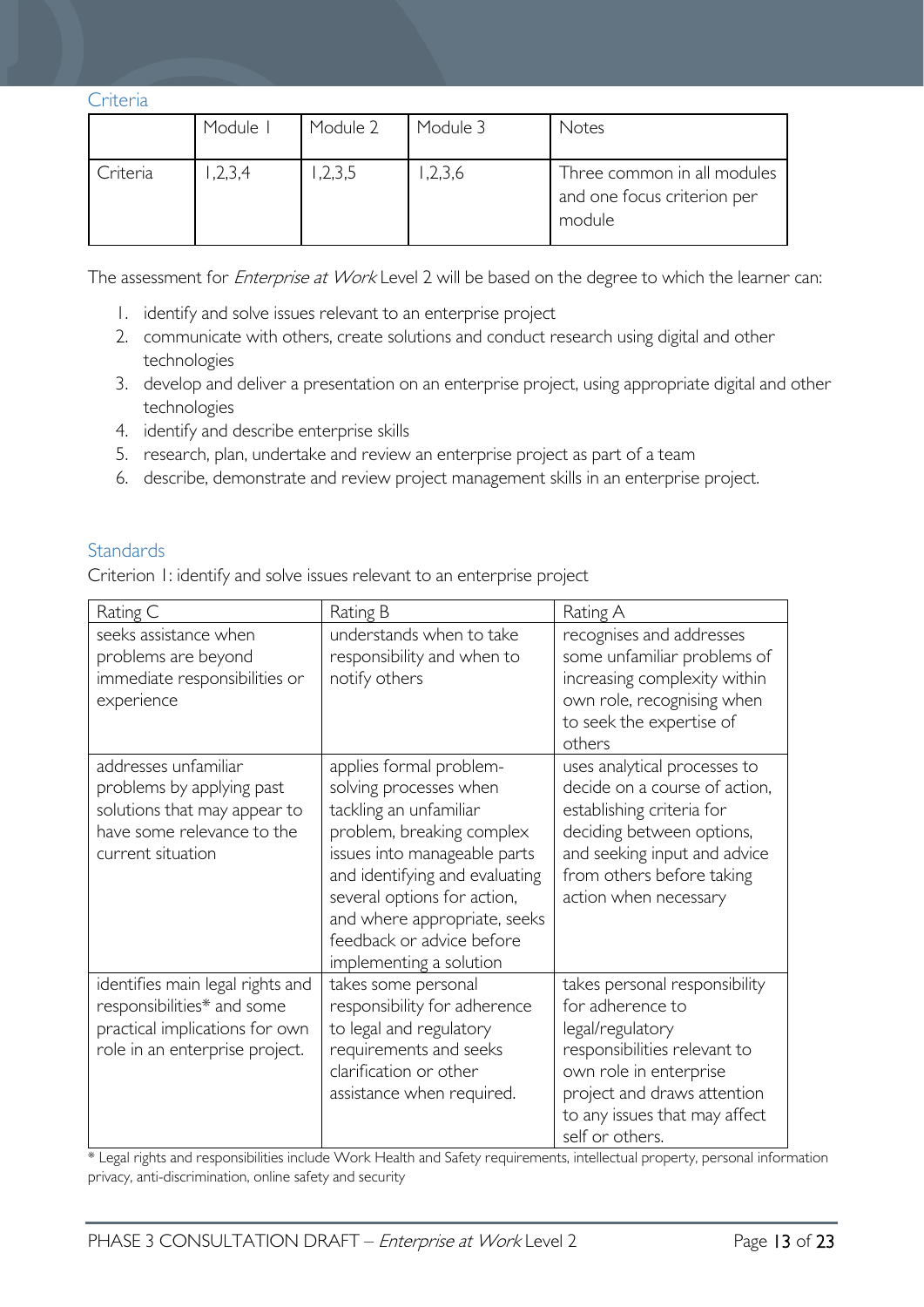Criterion 2: communicate with others, create solutions and conduct research using digital and other technologies

| Rating C                                                                                                                                                                                                        | Rating B                                                                                                                                                                                                                     | Rating A                                                                                                                                                                                      |
|-----------------------------------------------------------------------------------------------------------------------------------------------------------------------------------------------------------------|------------------------------------------------------------------------------------------------------------------------------------------------------------------------------------------------------------------------------|-----------------------------------------------------------------------------------------------------------------------------------------------------------------------------------------------|
| uses digital systems, search<br>engines and common digital<br>tools to connect with others<br>in immediate work context<br>on matters related to<br>enterprise projects                                         | establishes and maintains<br>online connections with<br>others as an integral part of<br>role, using a variety of digital<br>tools and media to interact,<br>collaborate and create in<br>relation to enterprise<br>projects | explores ways of connecting<br>to others within and beyond<br>the classroom context in<br>order to access diverse<br>perspectives and build on<br>collective intelligence                     |
| finds information using search<br>engines and simple search<br>functions and classifies<br>information in meaningful<br>ways, assessing the suitability<br>of information using a range<br>of provided criteria | finds information using search<br>facilities and organises<br>information in meaningful<br>ways, assessing the suitability<br>of information using own<br>criteria                                                           | uses advanced search tools<br>or techniques, simulations or<br>digital models to find or<br>generate precise data or<br>information that supports the<br>development of new<br>understandings |
| explores opportunities<br>presented by digital and<br>emerging technologies, with<br>direction, when creating<br>solutions.                                                                                     | explores opportunities<br>presented by digital and<br>emerging technologies, when<br>creating solutions.                                                                                                                     | explores and analyses<br>opportunities presented by<br>digital and emerging<br>technologies when creating<br>solutions.                                                                       |

Criterion 3: develop and deliver a presentation on an enterprise project, using appropriate digital and other technologies

| Rating C                      | Rating B                      | Rating A                       |
|-------------------------------|-------------------------------|--------------------------------|
| expresses and organises ideas | expresses and organises ideas | expresses and organises ideas  |
| and information with some     | and information with          | and information with a high    |
| effectiveness                 | considerable effectiveness    | degree of effectiveness        |
| communicates for different    | communicates for different    | communicates for different     |
| audiences and purposes with   | audiences and purposes with   | audiences and purposes with    |
| some effectiveness            | considerable effectiveness    | a high degree of effectiveness |
| uses conventions, vocabulary  | uses conventions, vocabulary  | uses conventions, vocabulary   |
| and terminology of            | and terminology of            | and terminology of             |
| entrepreneurship and          | entrepreneurship and          | entrepreneurship and           |
| business with some            | business with considerable    | business with a high degree    |
| effectiveness.                | effectiveness.                | of effectiveness.              |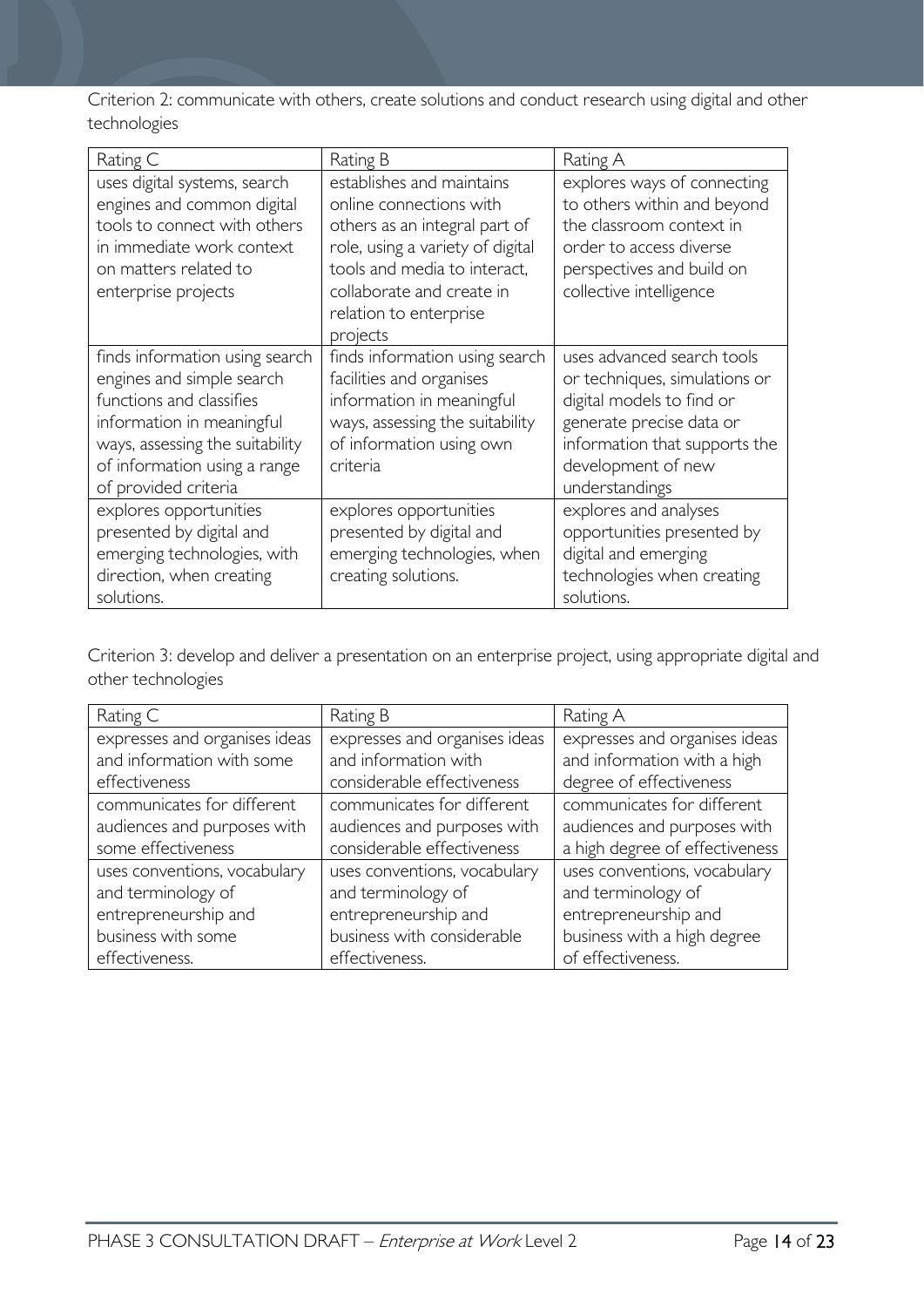Criterion 4: identify and describe enterprise skills

| Rating C                         | Rating B                        | Rating A                        |
|----------------------------------|---------------------------------|---------------------------------|
| identifies a limited range of    | describes a range of            | explains a range of             |
| key characteristics of an        | characteristics of enterprising | characteristics of enterprising |
| enterprising person              | people                          | people, providing examples      |
|                                  |                                 | from own personal               |
|                                  |                                 | experience                      |
| identifies feedback from         | reflects on feedback from       | reflects and responds on        |
| peers, teachers and other        | peers, teachers and other       | feedback from peers,            |
| adults to assess own             | adults to assess own            | teachers and other adults to    |
| enterprise skills                | enterprise skills               | assess own enterprise skills    |
| sets one or more SMART           | sets one or more SMART          | sets one or more SMART          |
| goals for developing a           | goals for developing a          | goals for developing a          |
| targeted enterprise skill and    | targeted enterprise skill,      | targeted enterprise skill,      |
| monitors progress                | creates an action plan and      | creates an action plan and      |
|                                  | monitors progress including     | monitors progress including     |
|                                  | seeking feedback from peers,    | seeking and responding to       |
|                                  | teachers or other adults        | feedback from peers,            |
|                                  |                                 | teachers or other adults        |
| identifies business practices in | describes appropriate           | describes and explains          |
| an industry-related context.     | business practices in an        | appropriate business            |
|                                  | industry-related context.       | practices in an industry-       |
|                                  |                                 | related context.                |

Criterion 5: research, plan, undertake and review an enterprise project as part of a team

| Rating C                       | Rating B                       | Rating A                       |
|--------------------------------|--------------------------------|--------------------------------|
| identify the roles, structures | describe the roles, structures | explain the roles, structures  |
| and responsibilities of a team | and responsibilities of a team | and responsibilities of a team |
| and how they contribute to     | and how they contribute to     | and how they contribute to     |
| team outcomes                  | team outcomes                  | team outcomes                  |
| identifies own role within a   | describes own role within a    | explain own role within a      |
| team and the way their role    | team and the way their role    | team and the way their         |
| relates to the others in the   | relates to the others in the   | position relates to the others |
| team                           | team                           | in the team                    |
| uses ethical, social and       | uses appropriate protocols     | uses and explains appropriate  |
| technical protocols when       | when collaborating, and        | protocols when collaborating,  |
| collaborating, and creating    | creating and communicating     | and creating and               |
| and communicating ideas,       | ideas, information and         | communicating ideas,           |
| information and solutions      | solutions face-to-face and     | information and solutions      |
| face-to-face and online.       | online.                        | face-to-face and online.       |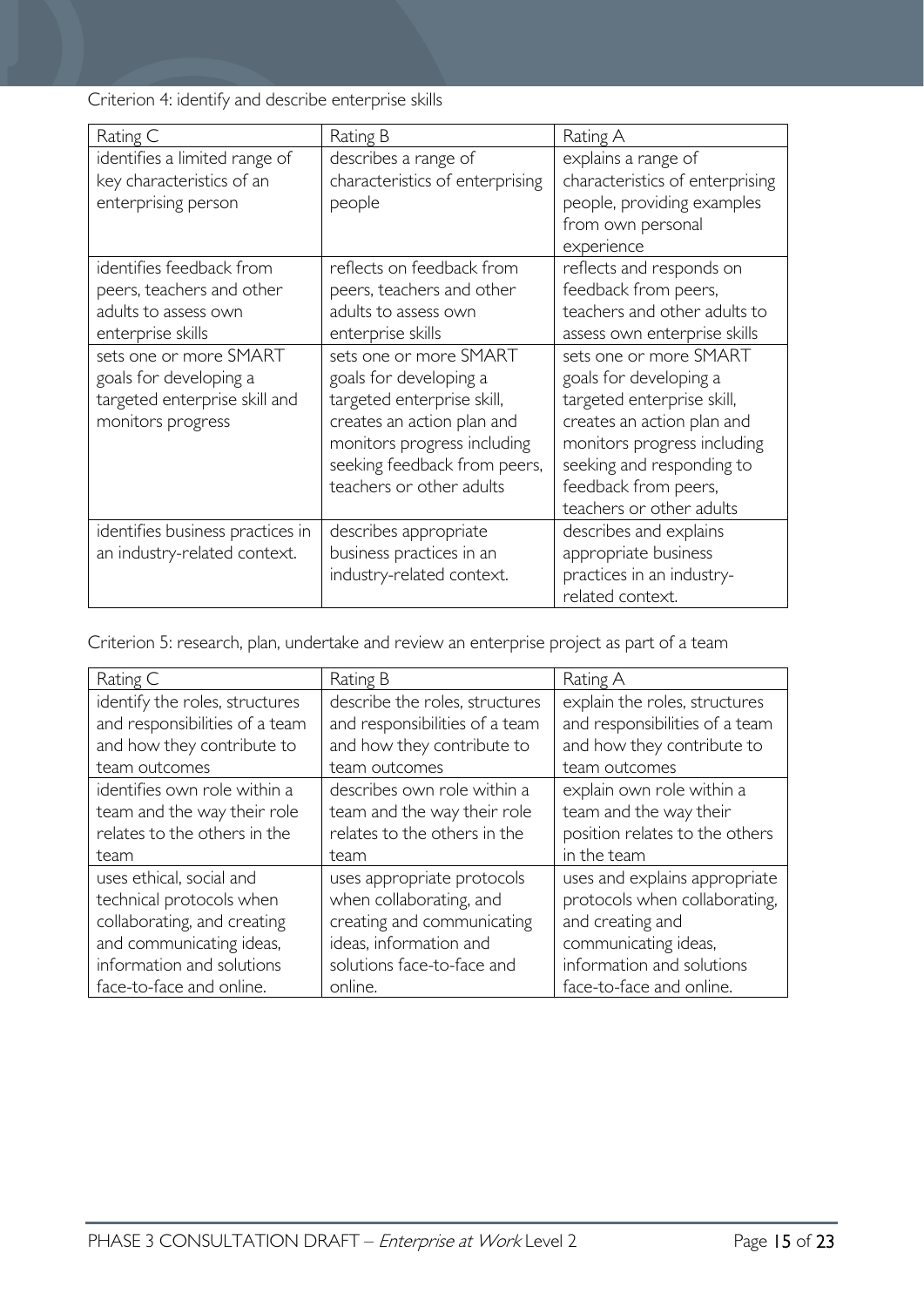Criterion 6: describe, demonstrate and review project management skills in an enterprise project

| Rating C                                                                                                                                                                            | Rating B                                                                                                                                                                                                  | Rating A                                                                                                                                                                                                                  |
|-------------------------------------------------------------------------------------------------------------------------------------------------------------------------------------|-----------------------------------------------------------------------------------------------------------------------------------------------------------------------------------------------------------|---------------------------------------------------------------------------------------------------------------------------------------------------------------------------------------------------------------------------|
| describes how their                                                                                                                                                                 | explains the contribution of                                                                                                                                                                              | analyses the contribution of                                                                                                                                                                                              |
| enterprise project                                                                                                                                                                  | their enterprise project to                                                                                                                                                                               | their enterprise project to                                                                                                                                                                                               |
| contributes to meeting                                                                                                                                                              | the school community or                                                                                                                                                                                   | the school community or                                                                                                                                                                                                   |
| present and future needs                                                                                                                                                            | wider society, using feedback                                                                                                                                                                             | wider society by collecting                                                                                                                                                                                               |
| using feedback from                                                                                                                                                                 | from customers to justify                                                                                                                                                                                 | and analysing feedback from                                                                                                                                                                                               |
| customers                                                                                                                                                                           | claims                                                                                                                                                                                                    | customers                                                                                                                                                                                                                 |
| uses appropriate technologies<br>and techniques correctly and<br>safely to plan, implement,<br>manage and review an<br>enterprise project                                           | selects and uses appropriate<br>technologies and techniques<br>correctly and safely to plan,<br>implement, manage and<br>review an enterprise project                                                     | selects and uses appropriate<br>technologies and techniques<br>skilfully and safely to plan,<br>implement, manage and<br>review an enterprise project                                                                     |
| records and follows<br>enterprise project plans<br>including production<br>processes where applicable                                                                               | applies project management<br>skills to document and uses<br>project plans to manage the<br>enterprise project including<br>production processes where<br>applicable                                      | applies project management<br>skills to document and uses<br>project plans to manage the<br>enterprise project including<br>production processes where<br>applicable and making<br>adjustments to plans when<br>necessary |
| uses criteria for success,<br>including considerations for<br>sustainability and Aboriginal<br>and Torres Strait Islander<br>perspectives, to evaluate<br>their enterprise project. | suggests criteria for success,<br>including considerations for<br>sustainability and Aboriginal<br>and Torres Strait Islander<br>perspectives, and uses these<br>to evaluate their enterprise<br>project. | develops criteria for success<br>including considerations for<br>sustainability and Aboriginal<br>and Torres Strait Islander<br>perspectives, and uses these<br>to evaluate their enterprise<br>project.                  |

### <span id="page-15-0"></span>Quality Assurance

• This will be determined by TASC at time of accreditation.

# <span id="page-15-1"></span>Qualifications and Award Requirements

The final award will be determined by the Office of Tasmanian Assessment, Standards and Certification from 6 ratings.

The minimum requirements for an award in *Enterprise at Work* Level 2 are as follows:

EXCEPTIONAL ACHIEVEMENT (EA) 5 'A' ratings, 1 'B' rating

HIGH ACHIEVEMENT (HA) 3 'A' ratings, 2 'B' ratings, 1 'C' rating

COMMENDABLE ACHIEVEMENT (CA) 3 'B' ratings, 3 'C' ratings

SATISFACTORY ACHIEVEMENT (SA) 5 'C' ratings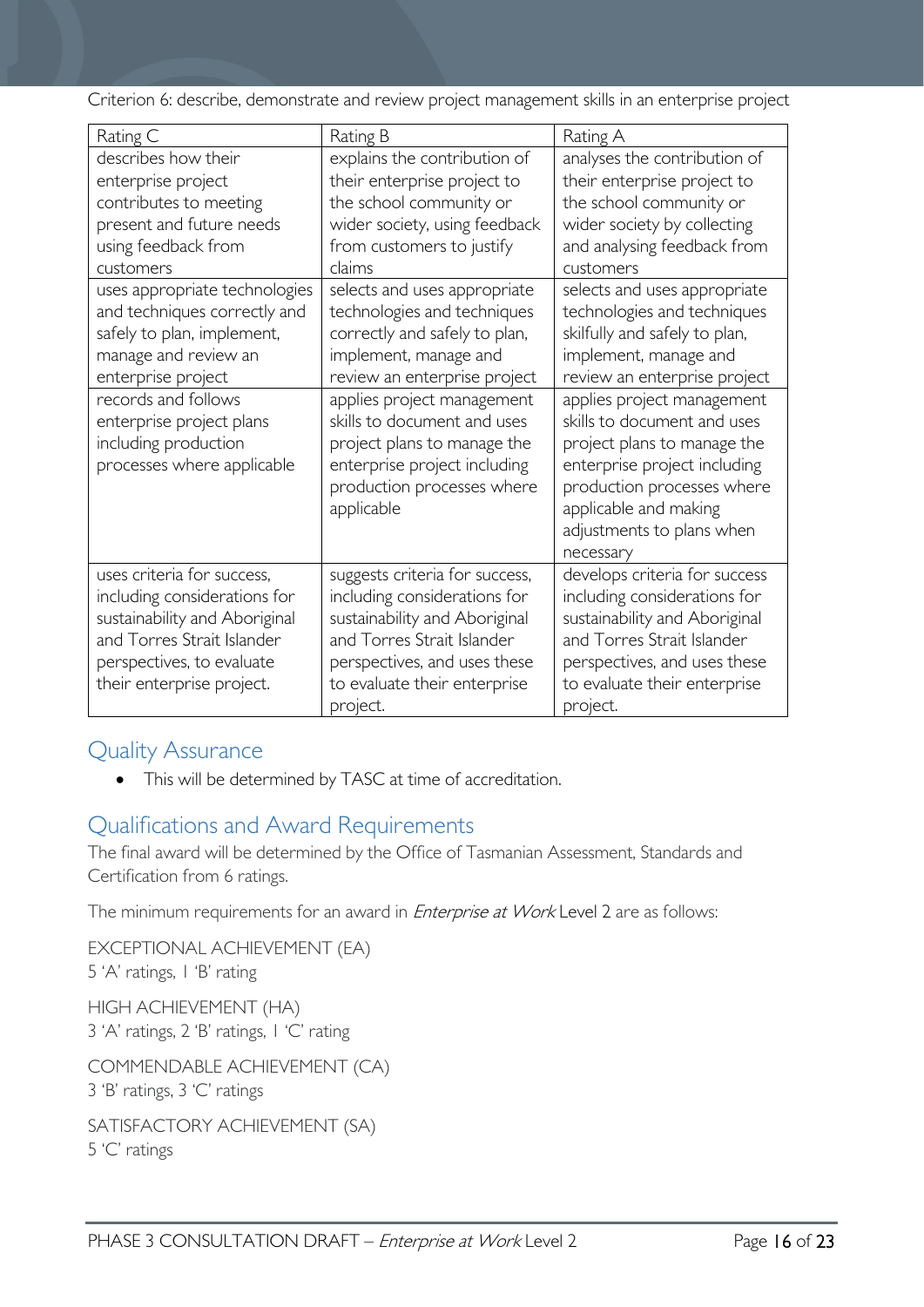### PRELIMINARY ACHIEVEMENT (PA) 3 'C' ratings

A learner who otherwise achieves the ratings for an SA (Satisfactory Achievement) award but who fails to show any evidence of achievement in one or more criteria ('z' notation) will be issued with a PA (Preliminary Achievement) award.

## <span id="page-16-0"></span>Course Evaluation

• This will be confirmed by time of accreditation.

### <span id="page-16-1"></span>Course Developer

This course has been developed by the Department of Education's Years 9 to 12 Learning Unit in collaboration with Catholic Education Tasmania and Independent Schools Tasmania.

# <span id="page-16-2"></span>Accreditation and Version History

• Details to be determined by TASC at time of accreditation.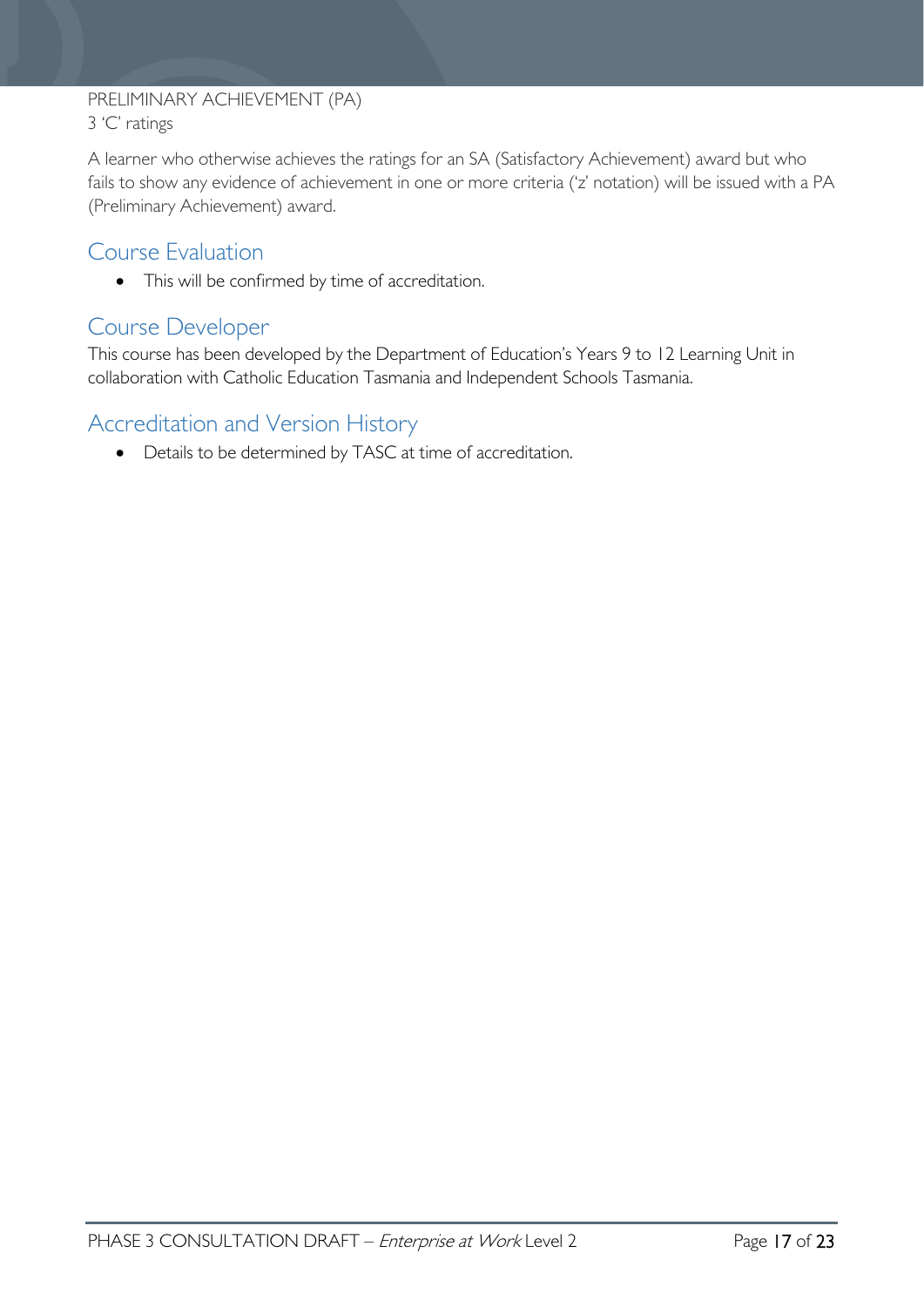# Appendix 1 - Line of Sight



<span id="page-17-0"></span>

| Learning Outcomes                                                               | Course         | Work           | Criteria       | Standards | General         |
|---------------------------------------------------------------------------------|----------------|----------------|----------------|-----------|-----------------|
|                                                                                 | Content        | Requirements   |                |           | Capabilities    |
|                                                                                 |                |                |                |           | (GC)            |
| identify and solve issues relevant to an enterprise project.                    | Module 1, 2, 3 | Module 1, 2, 3 | $\mathsf{C}$   | E1, 2, 3  | GC:             |
|                                                                                 |                |                |                |           | 開味<br>E         |
|                                                                                 |                |                |                |           | ే లే<br>G.      |
| 2.<br>use digital technologies to communicate with others, create solutions and | Module 1, 2, 3 | Module 1, 2, 3 | C <sub>2</sub> | E1, 2, 3  | GC:             |
| conduct research.                                                               |                |                |                |           | 关:★<br>E        |
|                                                                                 |                |                |                |           | ే అ<br>G.       |
| 3.<br>develop and deliver a presentation on an enterprise project, using        | Module 1, 2, 3 | Module 1, 2, 3 | C <sub>3</sub> | E1, 2, 3  | GC:             |
| appropriate digital and other technologies.                                     |                |                |                |           | 关系<br>E         |
|                                                                                 |                |                |                |           | ఈ ⊙<br><u>କ</u> |
| identify and describe enterprise skills.<br>4.                                  | Module I       | Module         | C <sub>4</sub> | E1, 2, 3  | GC:             |
|                                                                                 |                |                |                |           | 景点<br>⊫         |
|                                                                                 |                |                |                |           |                 |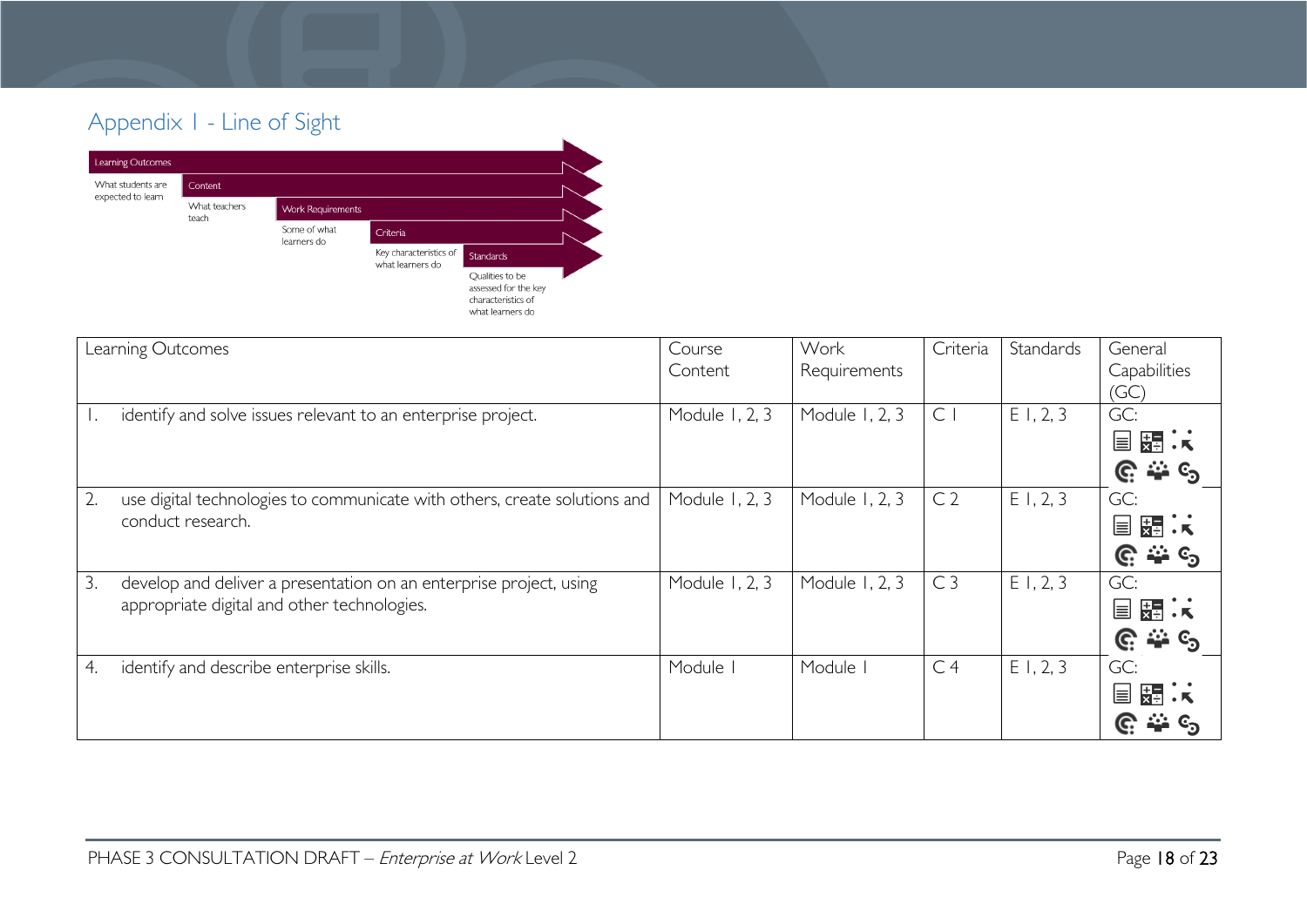|    | research, plan, undertake and review an enterprise project as part of a<br>team. | Module 2 | Module 2 | C <sub>5</sub> | E1, 2, 3 | GC:<br>■ 第 :<br>$\triangleq$ $\epsilon$<br>Ĝ.       |
|----|----------------------------------------------------------------------------------|----------|----------|----------------|----------|-----------------------------------------------------|
| 6. | describe, demonstrate and review project management skills.                      | Module 3 | Module 3 | C <sub>6</sub> | E1, 2, 3 | GC:<br>冒關法<br>$\frac{1}{2}$ $C_{\mathcal{D}}$<br>G. |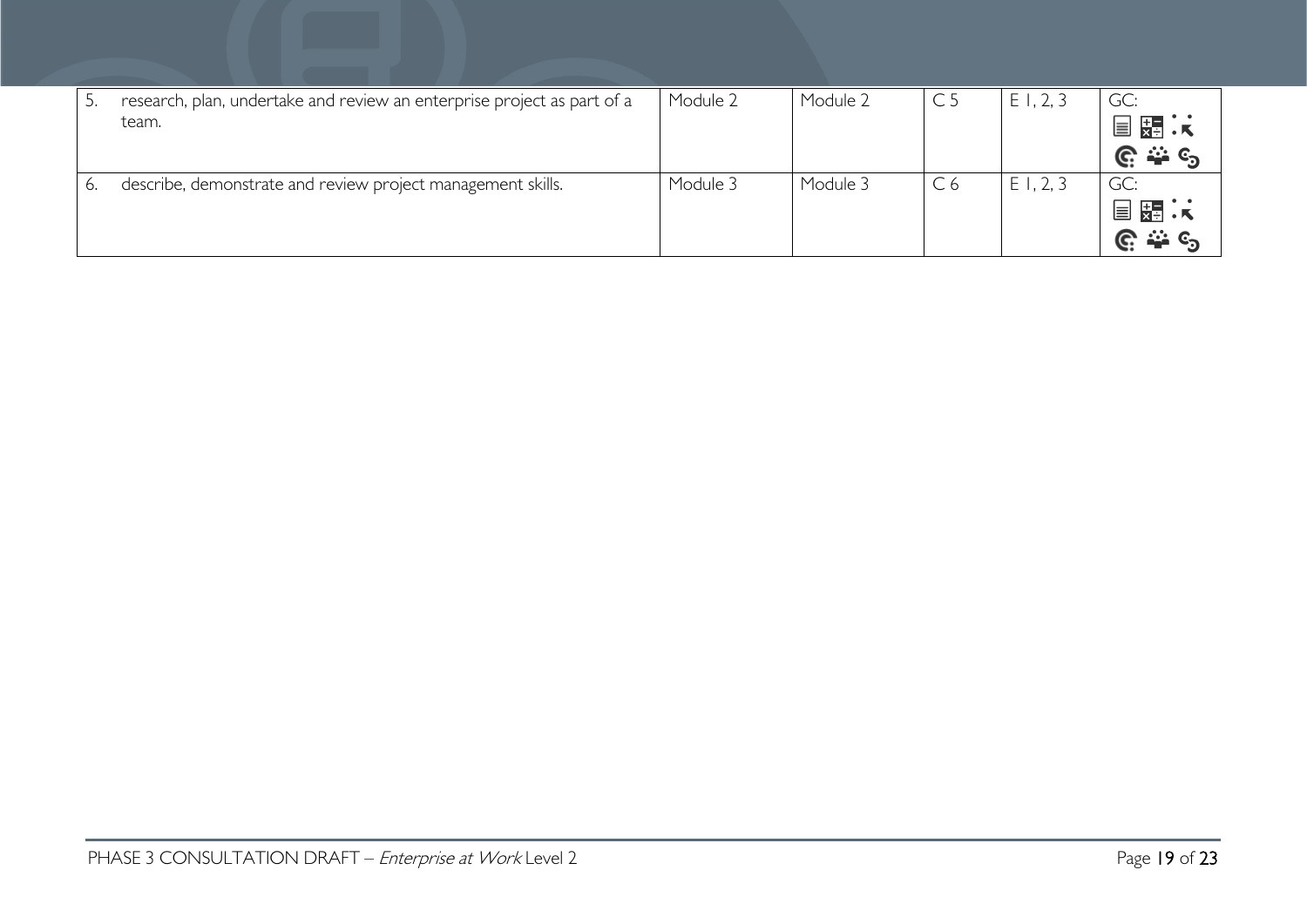# <span id="page-19-0"></span>Appendix 2 - Alignment to Curriculum Frameworks

The enterprise skills used for this course are those identified by the Foundation for Young Australians (FYA) in their New Work Order report series. These enterprise skills also align with the Core Skills for Work Developmental Framework (CSW). The following table explicitly shows the alignment

| Enterprise Skill                                     | Definition                                                                                                                                                                                         | <b>AC</b> General                                                                  | Core Skills for Work                                                                                                       |
|------------------------------------------------------|----------------------------------------------------------------------------------------------------------------------------------------------------------------------------------------------------|------------------------------------------------------------------------------------|----------------------------------------------------------------------------------------------------------------------------|
| (FYA)                                                | (FYA)                                                                                                                                                                                              | capability<br>(FYA mapping)                                                        | Developmental<br>Framework mapping                                                                                         |
| Critical thinking                                    | The ability to ask good questions,<br>combine new<br>information with prior<br>knowledge, justify opinions,<br>reflect on learning and transfer<br>learning into new situations                    | Critical and<br>creative thinking                                                  | $3D$ – create and<br>innovate                                                                                              |
| Creativity and<br>innovation                         | The ability to imagine possibilities,<br>come up with new ideas and                                                                                                                                | Critical and<br>creative thinking                                                  | $3D$ – create and<br>innovate                                                                                              |
| Problem solving                                      | make those ideas reality.<br>The ability to find effective<br>solutions to varied and<br>challenging problems                                                                                      | Critical and<br>creative thinking                                                  | 3C Identify and solve<br>problems<br>IB Work with roles,<br>rights and protocols                                           |
| Communication                                        | The ability to speak clearly, listen<br>actively and write for difference<br>audiences to express thoughts<br>and opinions, and disagree<br>respectfully; ensuring that all<br>voices are hears.   | Personal and<br>social capabilities                                                | 2A - Communicate for<br>work                                                                                               |
| Presentation                                         | The ability to confidently and<br>clearly speak in front of an<br>audience and to use digital<br>technologies to support what is<br>being communicated.                                            | Literacy<br>ICT capability                                                         | 2A Communicate for<br>work<br>3E Work in a digital<br>world                                                                |
| Collaboration<br>and Teamwork<br>(FYA –<br>Teamwork) | The ability to work in teams and<br>collaborate with others to make<br>decisions and reach shared goals;<br>managing disagreements and<br>respecting ideas different from<br>your own.             | Personal and<br>social capability                                                  | 2B - Connect and work<br>with others<br>$2C -$ Recognise and<br>utilise diverse<br>perspectives<br>3B - Make decisions     |
| Project<br>management                                | The ability to break a project<br>down into smaller tasks, use<br>timelines and share tasks<br>between group/team members<br>to achieve project goals                                              | Personal and<br>social capability                                                  | 3A – Plan and organise<br>3B - Make decisions                                                                              |
| Financial<br>capability                              | Being aware of the thinking and<br>feeling that drives your financial<br>decisions, using maths skills to<br>manage money and using tools<br>such as budgets to achieve future<br>financial goals. | Numeracy<br>Personal and<br>social capability<br>Critical and<br>creative thinking | LLN<br>IA Manage career and<br>work life<br>3A Plan and organise<br>3B Make decisions<br>3C Identify and solve<br>problems |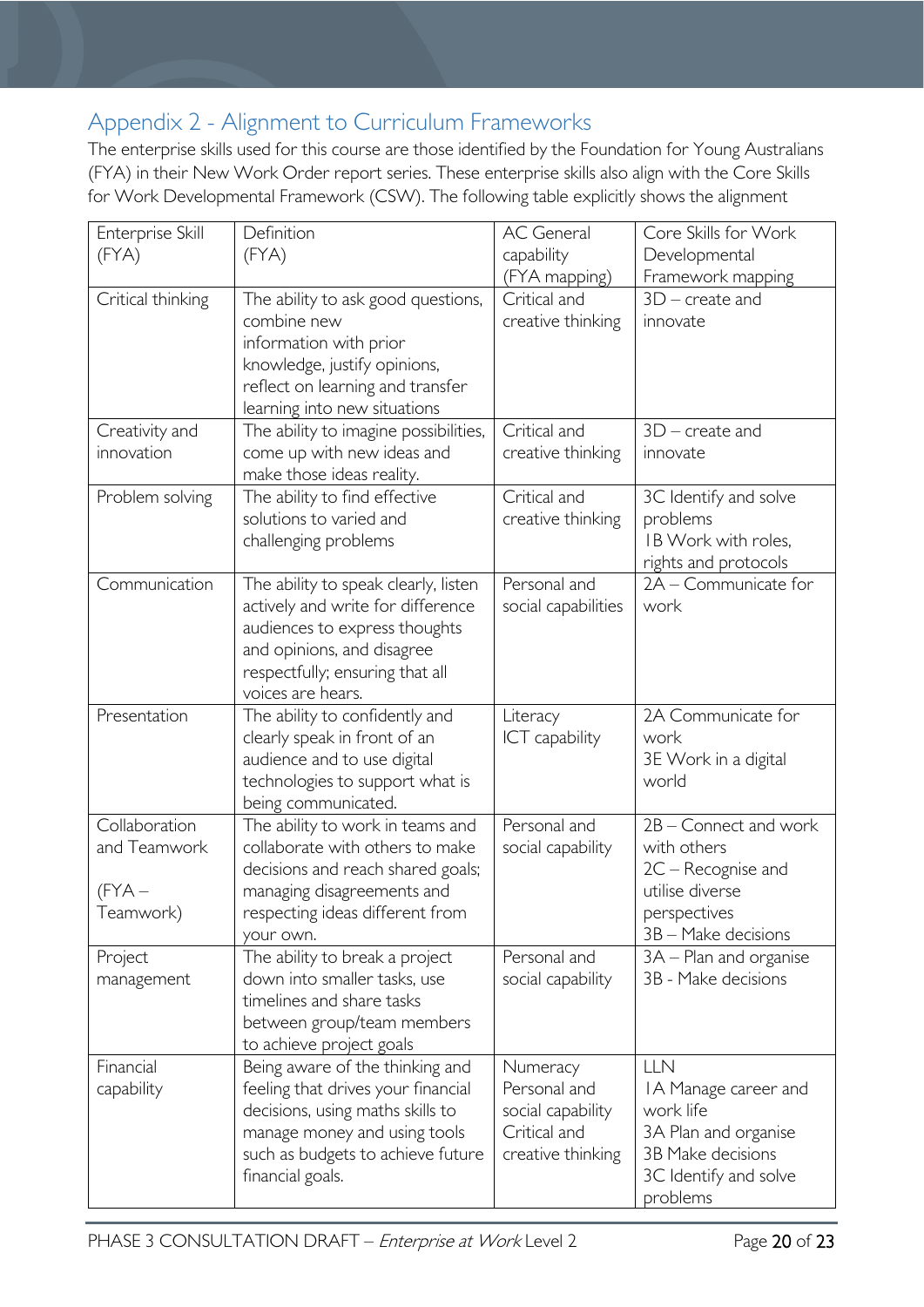| Digital literacy   | The ability to use digital<br>technologies to communicate<br>with others, create solutions and<br>do research.                                                      | <b>ICT</b> capability                                           | LLN<br>3E Work in a digital<br>world                                                                                                          |
|--------------------|---------------------------------------------------------------------------------------------------------------------------------------------------------------------|-----------------------------------------------------------------|-----------------------------------------------------------------------------------------------------------------------------------------------|
| Global citizenship | Awareness that global issues can<br>be seen within local communities<br>and that global citizens can make<br>positive change locally that affects<br>global issues. | Personal and<br>social capabilities<br>Ethical<br>understanding | $IB - Work$ with roles,<br>rights and protocols<br>$2C -$ Recognise and<br>utilise diverse<br>perspectives<br>3E - work in a digital<br>world |
| Intercultural      | The ability to communicate                                                                                                                                          | Personal and                                                    | $2C -$ Recognise and                                                                                                                          |
| competency         | respectfully with people from                                                                                                                                       | social capabilities                                             | utilise diverse                                                                                                                               |
|                    | different cultures and to<br>appreciate different perspectives.                                                                                                     | Intercultural<br>understanding                                  | perspectives                                                                                                                                  |
| Confidence and     | Feeling able to learn new things,                                                                                                                                   | Personal and                                                    | IA Manage career and                                                                                                                          |
| agency             | work towards goals and bounce                                                                                                                                       | social capabilities                                             | work life                                                                                                                                     |
|                    | back from challenges                                                                                                                                                |                                                                 |                                                                                                                                               |
| Enthusiasm for     | Being motivated to seek out new                                                                                                                                     | Personal and                                                    | IA Manage career and                                                                                                                          |
| learning           | learning and experiences                                                                                                                                            | social capabilities                                             | work life                                                                                                                                     |
|                    |                                                                                                                                                                     |                                                                 |                                                                                                                                               |

# <span id="page-20-0"></span>Appendix 3 - Work Requirements

### <span id="page-20-1"></span>Module 1 Work Requirements Specifications

Focus Area: Work-based Learning

Title of Work Requirement: Personal Enterprise Skills Profile

### Mode /Format: Folio

### Learning Outcome: 4

Description: The folio will contain a minimum of four artefacts including:

- an initial enterprise skills audit
- a SMART goal and action plan for further developing one or more targeted skills
- evidence of having implemented the plan including a reflective comment about the effectiveness of the plan (e.g., diary entries, learning journal, feedback from teacher or mentor)
- an updated enterprise skills audit (e.g., could include annotations about new areas to explore).

Size: maximum of 500 words in negotiated format of choice.

Timing: the folio should be developed over the course of the module.

External agencies: learners may provide evidence from mentors, employers or other adults but this is not required.

#### Relevant Criterion/criteria:

• Criterion 4

Focus Area: Work-based Learning

Title of Work Requirement: Industry Case Study

Mode /Format: Investigation

Learning Outcomes: 1, 2, 3

Description: Learners will complete at least one industry-based case study describing the process from producer to consumer, the value proposition and the underpinning business model. The findings will be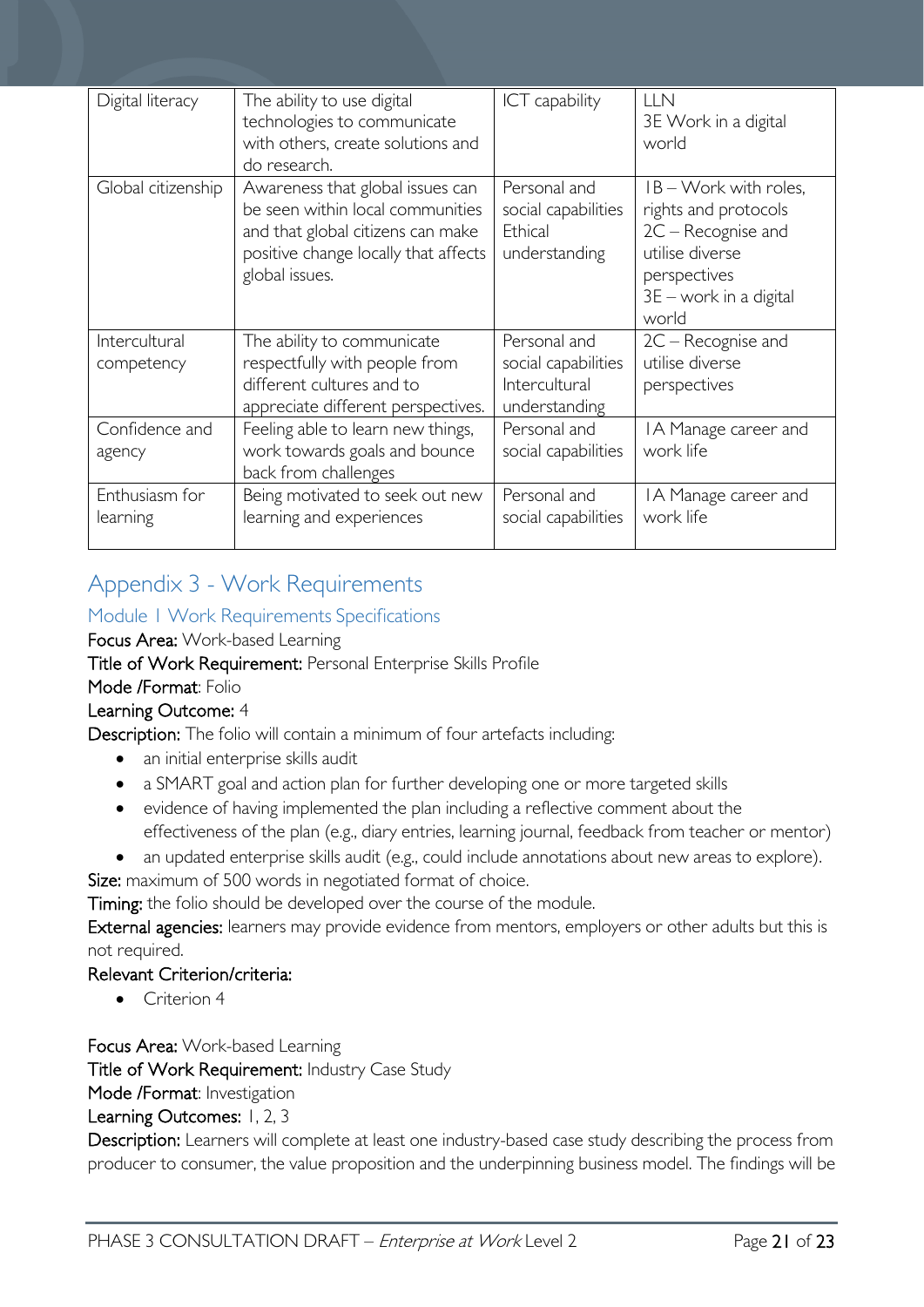presented, to a known audience, in a multi-modal format of choice utilising digital and other technologies.

Size: maximum of 1000 words or 6 minutes multimodal format.

Timing: The investigation may be conducted over an extended period of time.

External agencies: learners must engage with mentors, employers or other adults relevant to the subject of their case study.

Relevant Criteria: Criteria 1, 2 and 3.

### <span id="page-21-0"></span>Module 2 Work Requirements Specifications

Focus Area: Work-based learning

Title of Work Requirement: Enterprise Experience Folio

Mode /Format: Folio

### Learning Outcomes: 1, 2, 3, 5

Description: Learners will gather a folio of evidence of their participation and contribution to the team enterprise. The folio should include, but is not limited to, the following artefacts

- Learning journal including final reflection on overall learning
- A business plan, annotated to indicate the areas of active involvement
- A presentation, poster or other negotiated format about an aspect of the enterprise in which they took an active role
- Updated personal enterprise skills audit

Size: maximum 1000 words or 6 minutes multimodal presentation

Timing: gathered over the course of the module

External agencies: engagement with relevant businesses and mentors is desirable

Relevant criteria: Criteria 1, 2, 3 and 5.

### <span id="page-21-1"></span>Module 3 Work Requirements Specifications

Focus Area: Work-based Learning Title of Work Requirement: Enterprise Project Folio Mode /Format: Folio Learning Outcomes: 1, 2, 3 and 4

Description: The Enterprise Project Folio should include but not be limited to:

- a business model summary
- a project management plan
- evidence of the development of the project, demonstrating project management and one or more other enterprise skills
- an updated personal enterprise skills audit
- a presentation as performance, poster or other negotiated format about the development of the enterprise project, its effectiveness and key personal learnings.

Size: Maximum of 2000 words or 10 minutes multimodal presentation.

Timing: the folio will be developed throughout the module.

External agencies: relevant business or industry engagement through workplace learning and/or mentoring (at least ten hours).

Relevant Criteria: Criterion 1, 2, 3 and 6